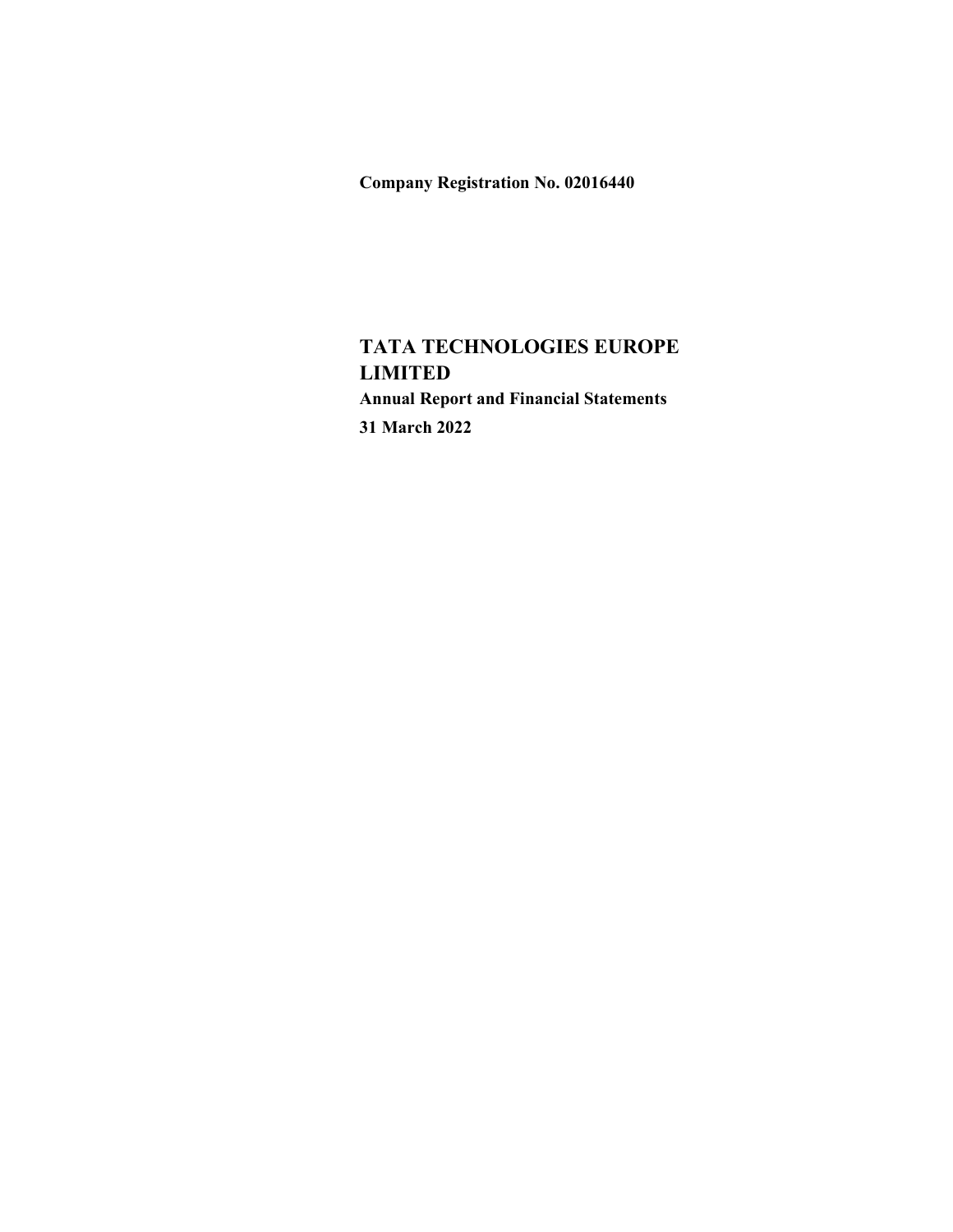# Annual Report and Financial Statements 2022

| <b>Contents</b>                                                  | Page             |  |  |
|------------------------------------------------------------------|------------------|--|--|
|                                                                  |                  |  |  |
| <b>Officers and Professional Advisers</b>                        | $\mathbf{1}$     |  |  |
| <b>Strategic Report</b>                                          | $\boldsymbol{2}$ |  |  |
| <b>Directors' Report</b>                                         | 8                |  |  |
| <b>Directors Responsibilities Statement</b>                      | 11               |  |  |
| Independent Auditor's Report To the members of Tata Technologies | 12               |  |  |
| <b>Europe Limited</b>                                            |                  |  |  |
| <b>Income Statement</b>                                          | 16               |  |  |
| <b>Balance Sheet</b>                                             | 17               |  |  |
| <b>Statement of changes in Equity</b>                            | 18               |  |  |
| <b>Notes to the Financial Statements</b>                         | 19               |  |  |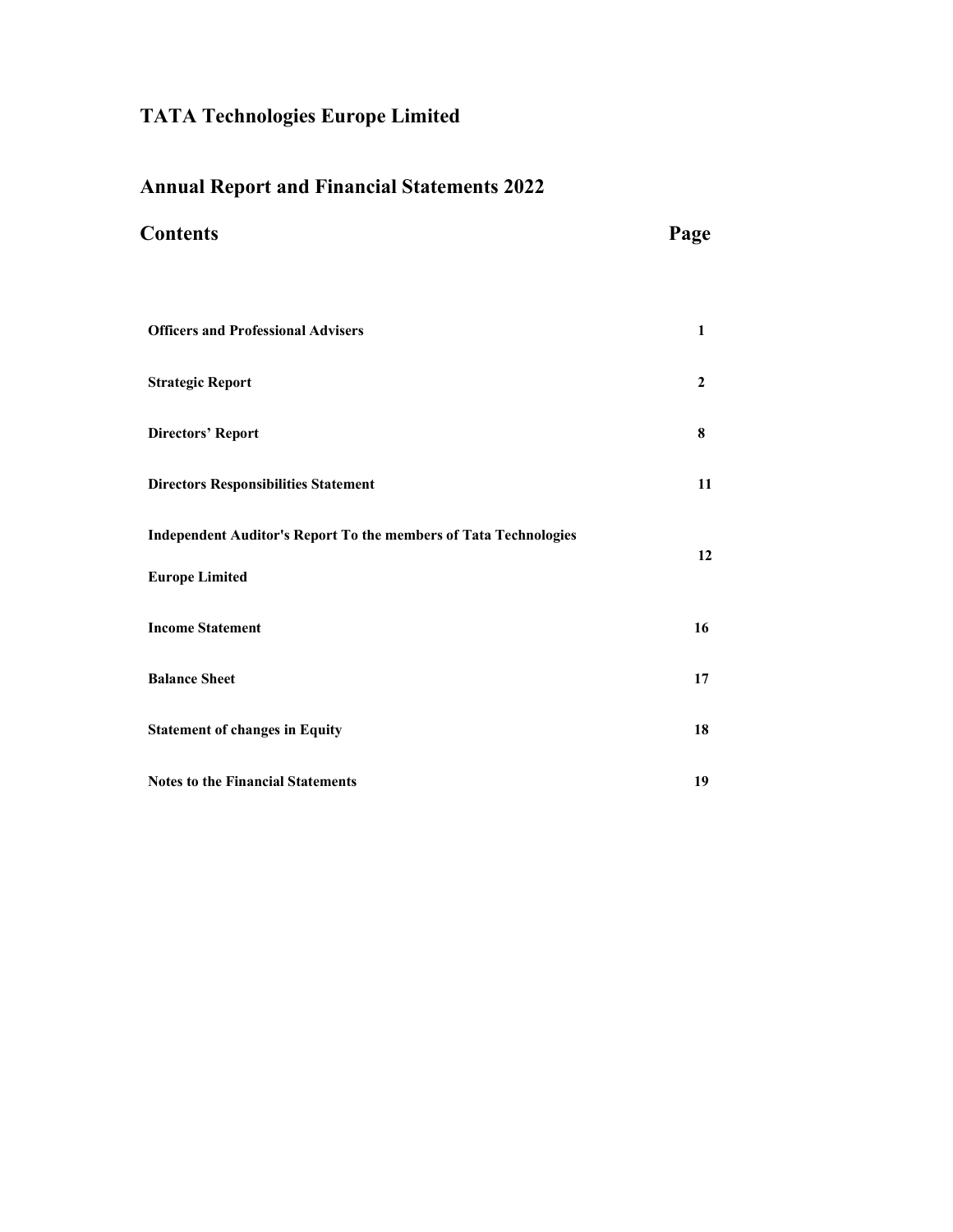## Officers and Professional Advisers

#### **Directors**

Warren Harris Nachiket Paranjpe

#### Registered & Business office

European Innovation and Development Centre Olympus Avenue Tachbrook Park Warwick CV34 6RJ

#### Banker

JP Morgan Chase 25 Bank Street Canary Wharf London E14 5JP

#### Auditor

KPMG LLP One Snowhill Snow Hill Queensway Birmingham, B4 6GH United Kingdom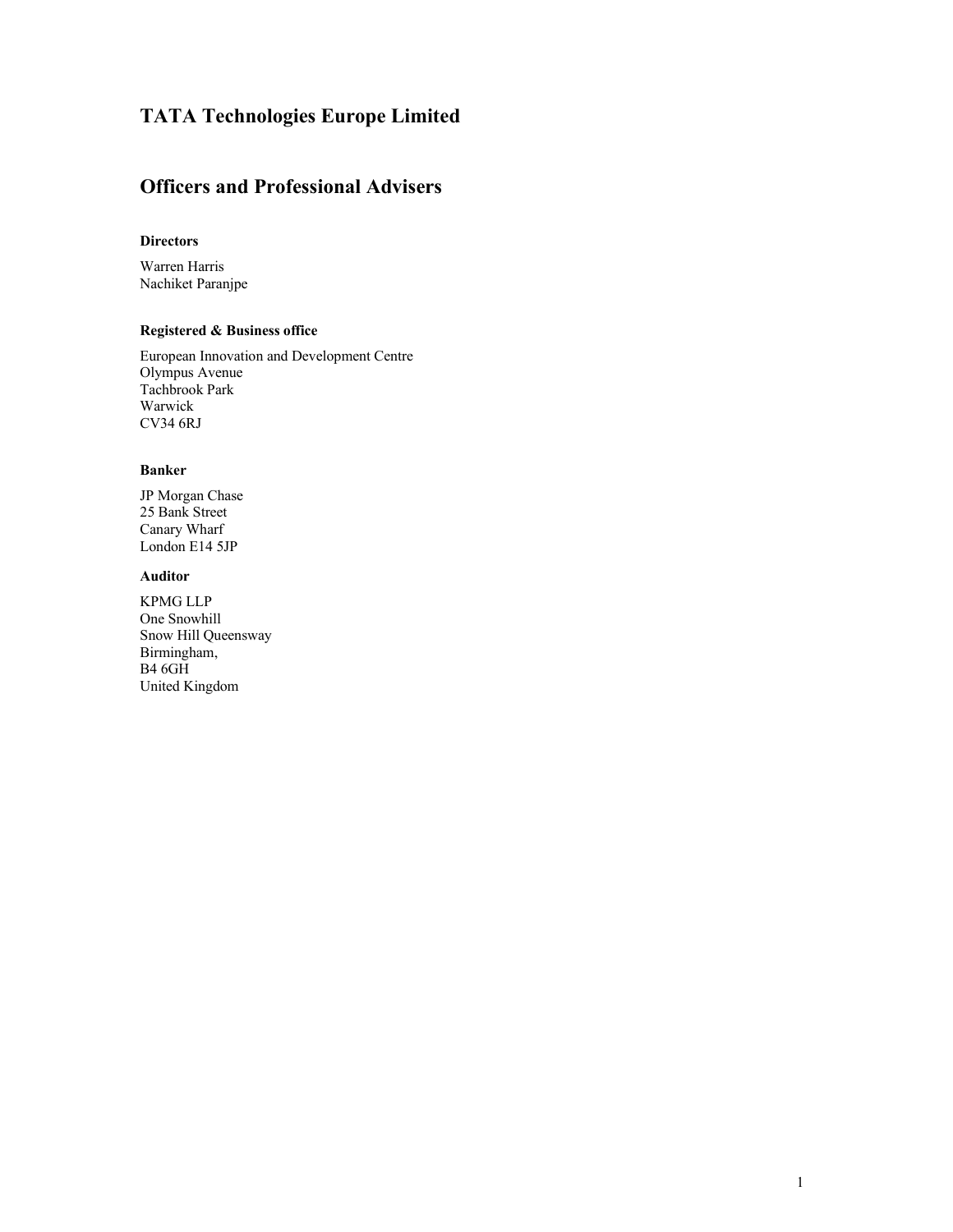## Strategic Report

#### **Highlights**

The total revenue increased to £114.19 mn in 2022 in comparison to £70.89 mn in 2021. The total revenue in 2022 comprised of £113.84 mn from Rendering of Services and £0.35 mn from other Non- Operating Income.

- Tata Technologies Europe Limited ("The Company") recorded an Operating Profit of £18.66 mn in 2022 in comparison to £9.91 mn in 2021.
- Net Cash and Cash Equivalents in 2022 increased to £48.99 mn in comparison to £26.05  $\bullet$ mn in 2021.
- The average number of direct employees in 2022 increased to 565 in comparison to 538 in 2021.

#### Overview of the Company

The Strategic Report has been prepared solely to provide additional information to shareholders as a body to assess the Company's strategies and the potential for those strategies to succeed, and therefore should not be relied on by any other party or for any other purpose.

This review contains forward-looking statements which:

- (1) Have been made by the Directors in good faith based on the information available to them up to the time of their approval of this report; and
- (2) Should be treated with caution due to the inherent uncertainties, including both economic and business risk factors, underlying any such forward-looking information.

Tata Technologies Europe Limited is the European trading entity of Tata Technologies Limited ("TTL" or "the Group"), an Indian Company. Tata Technologies Limited is a global engineering and product development digital services company focused on fulfilling its mission of helping the world drive, fly, build and farm by enabling manufacturing clients across the automotive, industrial machinery and aerospace verticals to realize better products and drive efficiencies in their businesses, leading to the development of products which are better for the end customer and community at large. TTL operates its activities on a global operating model, and the details of this structure along with a more comprehensive review for the year can be found in its Annual Report which has been published on its website; www.tatatechnologies.com.

The primary business lines in which the Company operates are as follows:

#### Engineering, Research and Development (ER&D)

The ER&D line of business delivers complex engineering programs and specialist domain services to our global customers, from shared services to components, sub-systems and systems, to vehicle programs leveraging global resource pool throughout the entire product realization lifecycle.

#### Digital Enterprise Solutions (DES)

The DES line of business helps our customers by partnering with them to align their people and processes throughout the enterprise, enabling effective realization across the Product Lifecycle. This includes helping them identify and deploy emerging technologies, tools and solutions to manufacture, service and realize better products.

#### Health and Safety

The Company recognises the importance of its environmental policies. Initiatives designed to minimise the Company's impact on the environment include safe disposal of office waste, recycling and reducing energy consumption.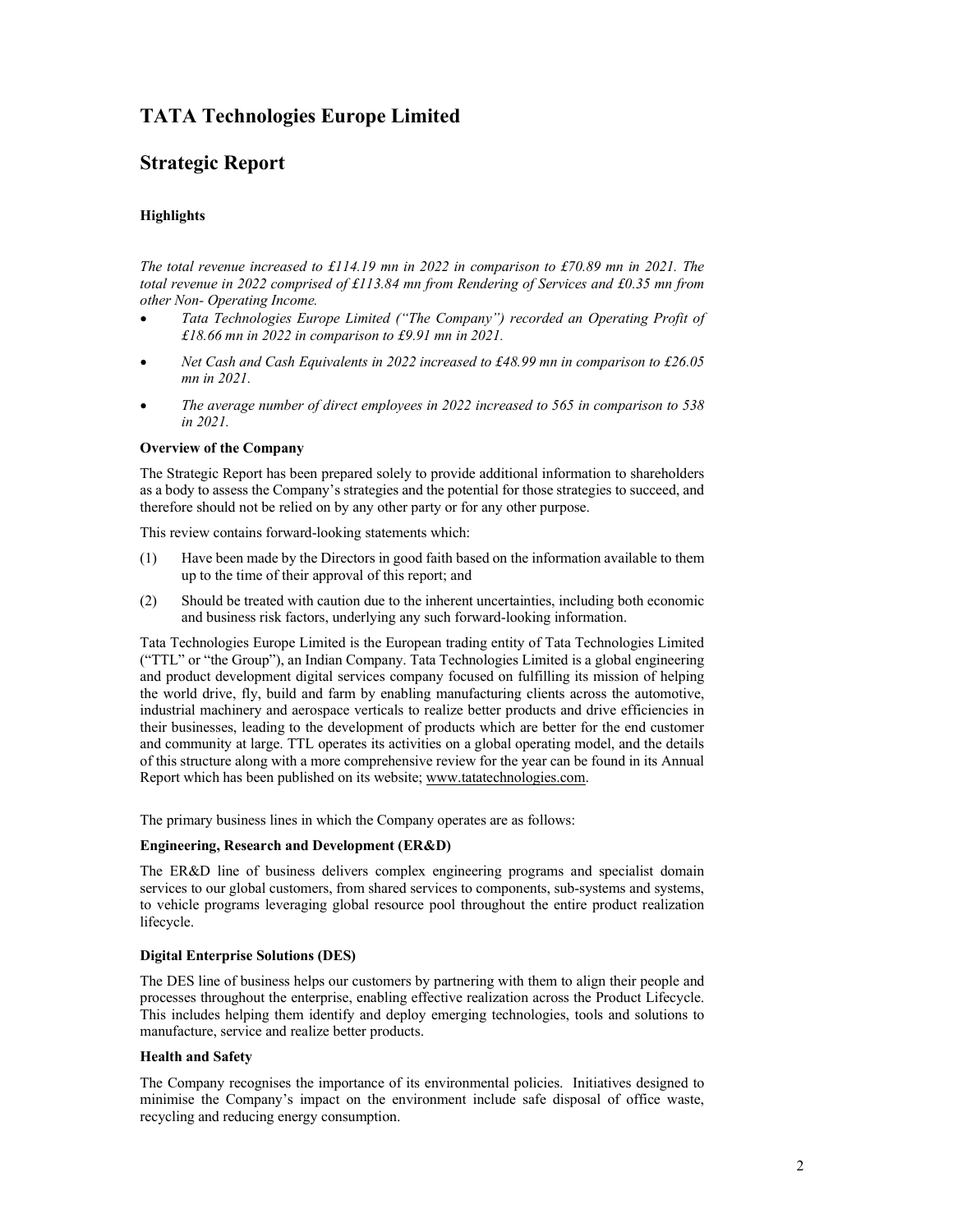#### Strategic Report (continued) Environment

#### In accordance with streamlined energy and carbon reporting requirements, during the financial year ended March 2022 the energy that it possible to report on in relation to the company was as follows.

|                                                                                 | Global tonnes of CO2e                                                                                                | MwH                                                                                                                     |
|---------------------------------------------------------------------------------|----------------------------------------------------------------------------------------------------------------------|-------------------------------------------------------------------------------------------------------------------------|
| Combustion of fuel and operations of<br>facilities (Scope1)                     | 287.53                                                                                                               | 1314.15                                                                                                                 |
| Electricity, heat, steam and cooling<br>purchased for own use (Scope 2)         | 0                                                                                                                    | 0                                                                                                                       |
| Business travel where the Group is<br>responsible for purchasing fuel (Scope 3) | The Directors consider<br>the amount of energy<br>emissions on account of<br>business travel to be<br>insignificant. | The Directors<br>consider the amount<br>of energy emissions<br>on account of<br>business travel to be<br>insignificant. |

Initiatives that are in place to reduce environmental impact are.

- Photovoltaic cells on the roof to reduce energy required from the grid.
- Rainwater harvested to deliver cooling and flush toilets to reduce the need for mains water
- Fresh Air followed by Adiabatic cooling used primarily to cool facility, reducing the need for more traditional CFC based cooling systems.
- Sealed facility for efficient control on temperature.
- Mechanical and fixed solar shading to reduce Solar gain on facility.
- Encouragement to select Electric or Hybrid vehicles for company car owners.
- Emissions cap in place on company car selection.
- Reduction of plastics used in office catering.

#### Initiatives planned as improvements

- Further reduce emissions cap on company cars
- Enhance reporting on business mileage to support carbon targets.
- Increase electric vehicle charging points to encourage the uptake of electrical vehicles for business use.

#### Financial risk management objectives and policies

There are several potential risks and uncertainties identified which could have a material impact on the Company's long-term performance.

#### Competitor risk

The Company's main markets are becoming increasingly competitive internationally. The development of new technologies could result in significant new competition emerging which may have a material effect on the Company's business. Further, the Company's high reliance on few key customers poses a high risk on its future performance.

#### Technological change

The technology upon which the Company's services are based, and the products and services which are sold, may become obsolete or may not continue to have sufficient market acceptance to create adequate demand for the Company's products and services. To compete successfully, the Company will need to continue to improve its product and services and to develop and market new products and services that keep pace with the technological changes.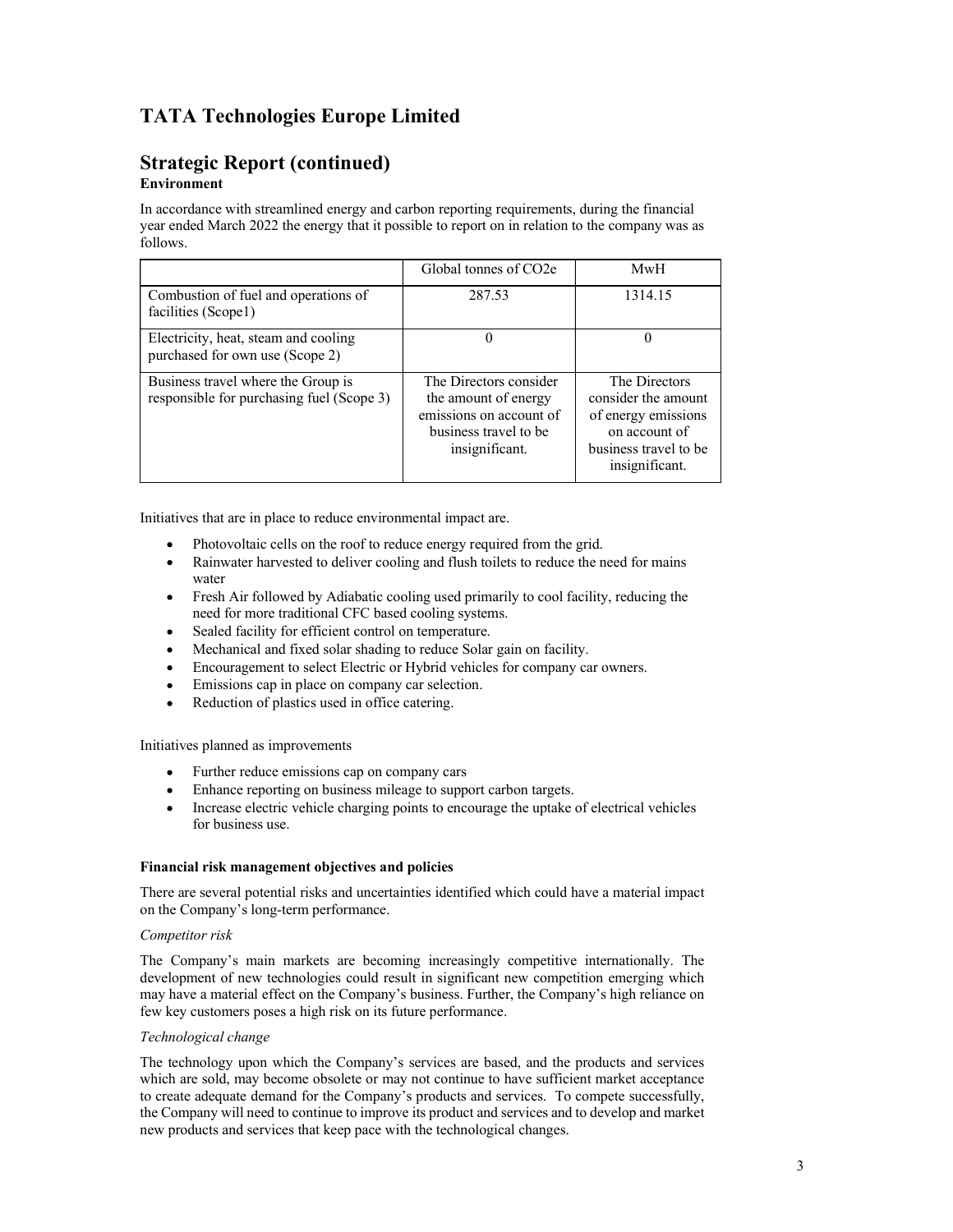## Strategic Report (continued)

#### Credit risk

To promote business, the Company offers credit period for some customers at their request. Delays or defaults in client payments could result in working capital shortages and reduction of Company's profits. To mitigate this, risk the Company carries out timely and appropriate credit checks from reliable firms on potential customers before sales are made.

#### Foreign Exchange fluctuation risk

The Company deals in multiple territories and currencies such as USD, EUR, and INR which results in some exchange rate fluctuation risks in a post-Brexit scenario. The company undertakes certain Forward Covers in the foreign currency towards the larger contracts to minimize the risks in consequence of this fluctuation.

#### Failure to recruit and retain staff

As the Company places, great importance on the customer service provided by its knowledgeable, unbiased and appropriately trained staff, its business may be adversely affected by an inability to recruit and retain sufficient personnel of the right calibre.

The Company's future success depends on its continuing ability to attract and subsequently retain highly skilled and qualified personnel in relation to management, sales support, marketing and technical personnel. The Group in the past has recruited internationally and moved people around amongst its operations worldwide. There can be no guarantee that changes in immigration laws in a post Brexit scenario will allow this practice to continue.

#### Reliance on certain sectors, clients, and suppliers

The Company mainly derives its revenues from two key sectors: automotive and aerospace. If both sectors were to experience a significant period of decline at the same time, this could have a significant adverse effect on the trading of the Company. Efforts are underway to diversify our customer base further to dilute these risks. As the majority of the company's sales are to the auto industry, the company forecasts to continue to be profitable and cash generative. In assessing the forecast, the Directors have applied reasonably possible worst-case sensitivities around reductions in sales.

#### Future Outlook

The company has achived its level of operations at pre-covid level during FY22 and Directors believe that there will be significant growth in future opportunities as the Company expands in new sectors and new areas of operations.

Due to continuous investments in technology and resources, the Company has successfully carried out critical large-scale R&D programmes for its customers & has been able to win new customers in EV segment. The Company aims to continue to invest in research and development related activities to develop and retain diverse expertise to further strengthen its innovation and research capabilities for value added service to its customers.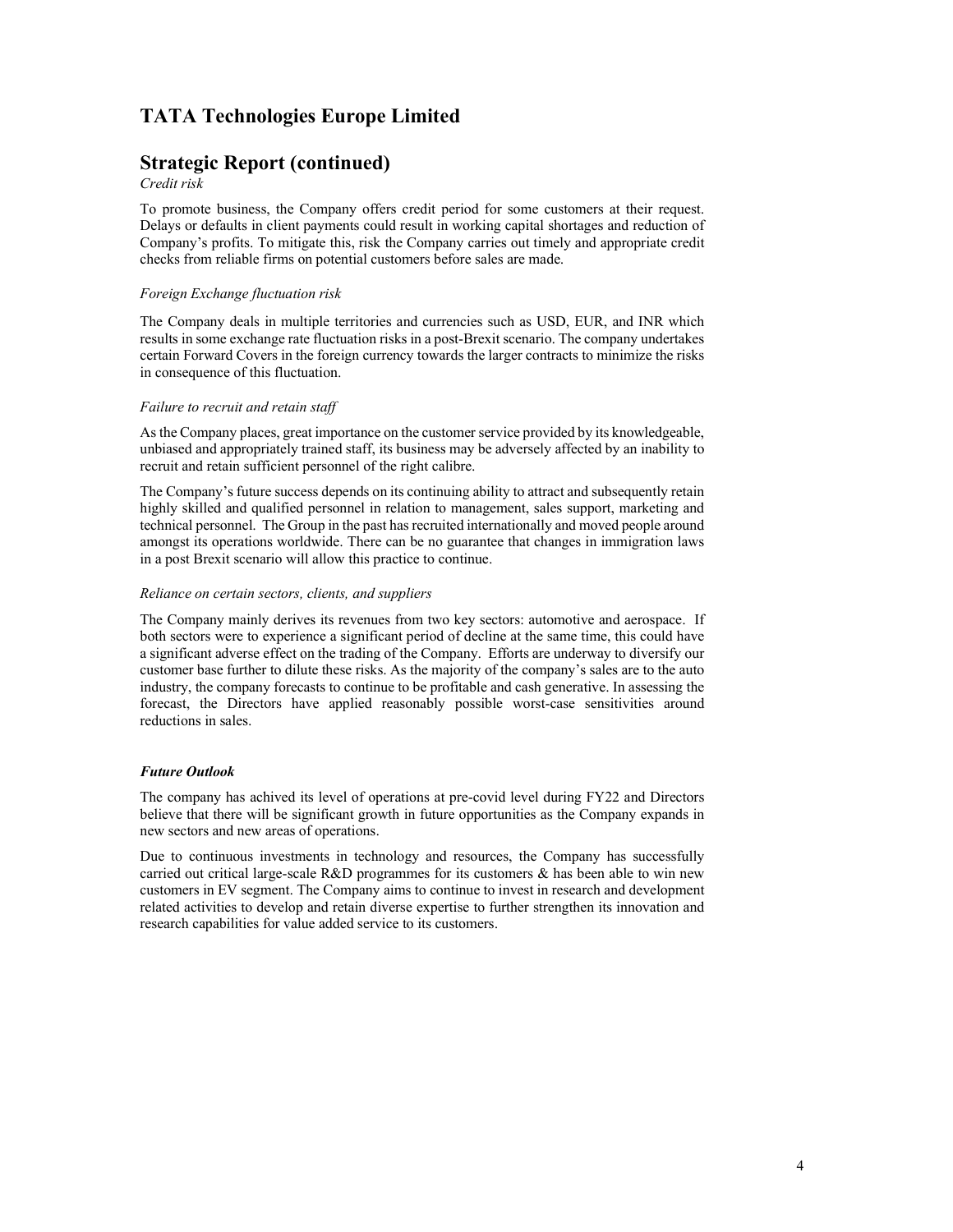# Strategic Report (continued)

Key Performance Indicators

The Company has following key performance indicators to measure and assess progress against them.

|                                        | 2022   | 2021   |
|----------------------------------------|--------|--------|
|                                        | f (mn) | f (mn) |
| Revenue                                | 14.19  | 70.89  |
| Operating profit                       | 18.53  | 8.54   |
| Add:<br>Research<br>development<br>and | 0.66   | 1.37   |
| expenditure costs                      |        |        |
| Adjusted operating profit              | 19.19  | 9.91   |
| Profit before taxation                 | 18.66  | 9.44   |
| Average employee (numbers)             | 565    | 538    |

#### Financial Performance

Tata Technologies is highly focused on delivery of value to its customers. During the current year the Company has managed to achieve revenue and margins at pre-pandamic level. This is mainly on account of recovery from Covid19 pandemic and the start of new projects from EV segment.

 With its pragmatic approach to business, strong client relationships, unique service offerings along with the financial backing and global reach of the Tata Technologies Group, the Company continues to be well placed for future success and growth.

#### S172 (1) Statement

The directors consider that, as set out under section 172(1) of the Companies Act 2006, they have, in good faith, acted in a way that they consider would promote the success of the Company. In doing so, the directors have given due regard to the interests of key stakeholder groups and have assessed the likely consequences of decisions on the Group's long-term performance and its reputation.

The following elements inform all of the board's decision-making processes:

 $Strategy - During board$  and shareholder review meetings, the directors review strategic progress and key performance indicators. The Group shares data related to business performance with all employees through its communication platforms, allowing all voices to be heard, in a collaborative way.

Performance – The directors regularly review the performance of the company, taking into account how significant future events (for example trade agreements, Covid-19, Regulation changes) could impact the Company's projected forecasted performance, and deciding the best course of action.

Governance – The directors are committed to ensuring good governance, beginning with the foundation of strong internal controls, and a company culture where employees have open access to management at all levels. All employees are encouraged to be curious, to speak up if they witness anything requiring further investigation, and to offer new ideas or initiatives that will strengthen existing processes and procedures.

All employees have access to the employee portal which contains various documents related to the code of conduct, ethics and compliance information, which the company regularly reviews and updates to meet changing business needs.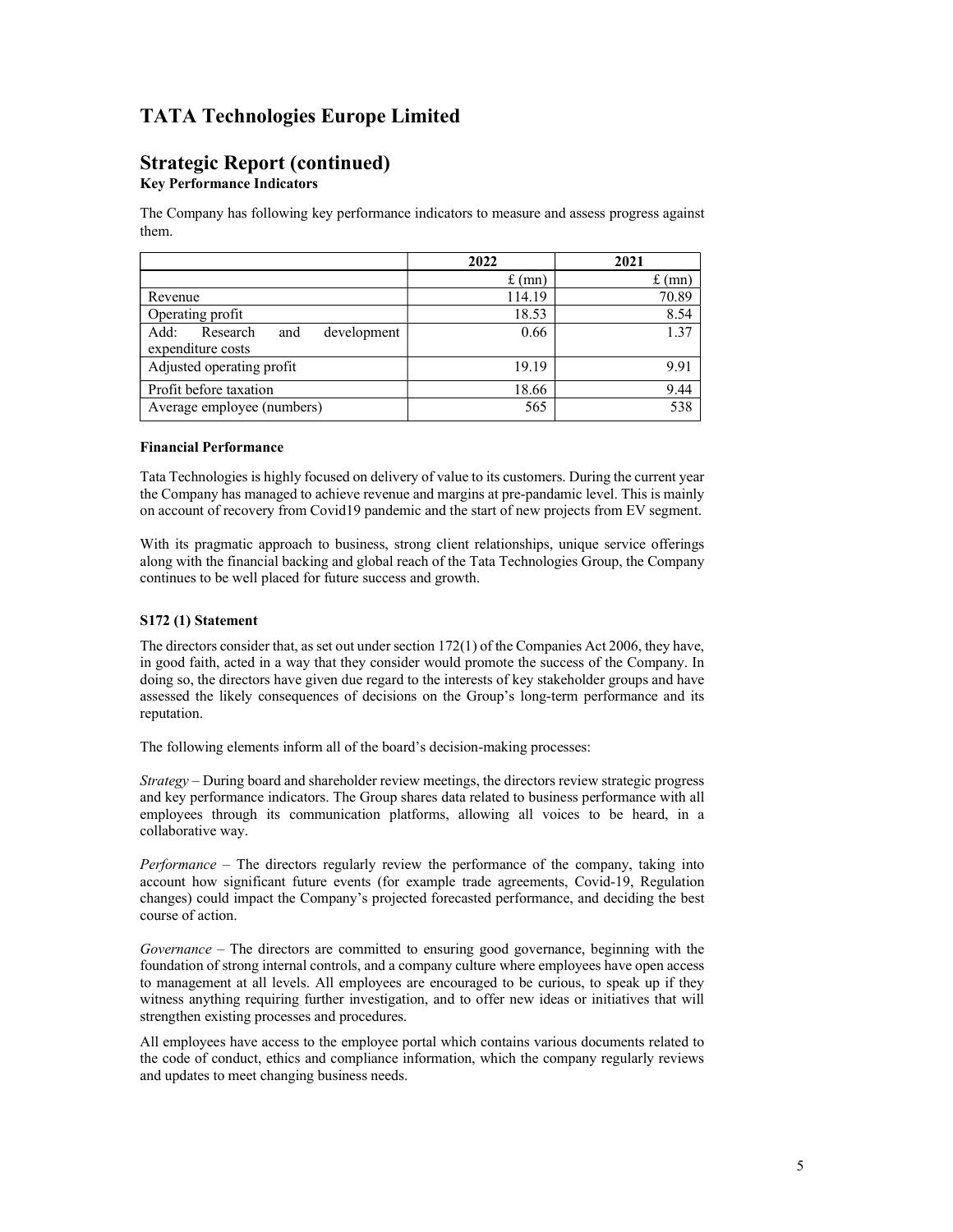### Strategic Report (continued)

As part of good governance, the directors ensure that the balance sheet of the company is robust. This is the cornerstone of our ability to weather differing economic cycles, enabling us to raise additional borrowing as required, make the necessary investments from which to grow, and provide assurance to our customer and suppliers. Consequently, following another year of profitable growth, the directors have not proposed a dividend distribution.

 Below are our key stakeholders and how we have engaged with them in the decision-making process:

#### Customers

Tata Technologies helps the world to drive, fly, build and farm by enabling its manufacturing clients across automotive, aerospace and, industrial machinery to create better products and improve the quality of lives that are exposed to those products. The directors and management play a key role to ensure this is done in a safe, efficient and ethical manner. The company's approach is to create long term partnerships, prioritising the customer, listening to feedback and deliver complex engineering programs. As a result of this approach we have built a growing business.

#### Employees

Tata Technologies has a strong commitment to its workforce. We recognise that our people are our most valuable asset, fundamental to the success of the Company, and striving to exceed our stakeholder's expectations. We make a conscious effort to attract and retain high calibre staff, offering equal opportunities and without discrimination. The success of individuals and teams enables the Company to achieve its objectives, which enables growth and further opportunities for individuals to prosper in their careers.

#### Suppliers and other business partners

The company operates very closely with suppliers to create reliable and robust relationships, through which our customers can be assured that work will be delivered on time, in full.

#### **Shareholders**

Our shareholders are vital for the future success of the company. Our ultimate shareholders, through our parent company, provide their strategic vision and support for the future growth and direction of the company. In return, we provide market intelligence, regular performance updates, offer growth opportunities and add value our parent company in support of the overall group business plan.

#### Community and Environment

The Company understands it carries a responsibility in the communities and geographies in which it operates. In doing so, the company aims to source goods and services from local suppliers where economically possible, and make donations to local charities, often supporting employee identified charities. In order to minimise the impact on the environment the company seeks to continuously drive efficiencies in its operations. The directors recognise that adopting environmentally-friendly policies can also benefit the success of the company, both financially and in respect of our customer and supplier expectations. The impact of the COVID-19 pandemic has identified opportunities to reduce some journeys, hold more virtual meetings and the company has offered environmentally friendly options when renewing car leases.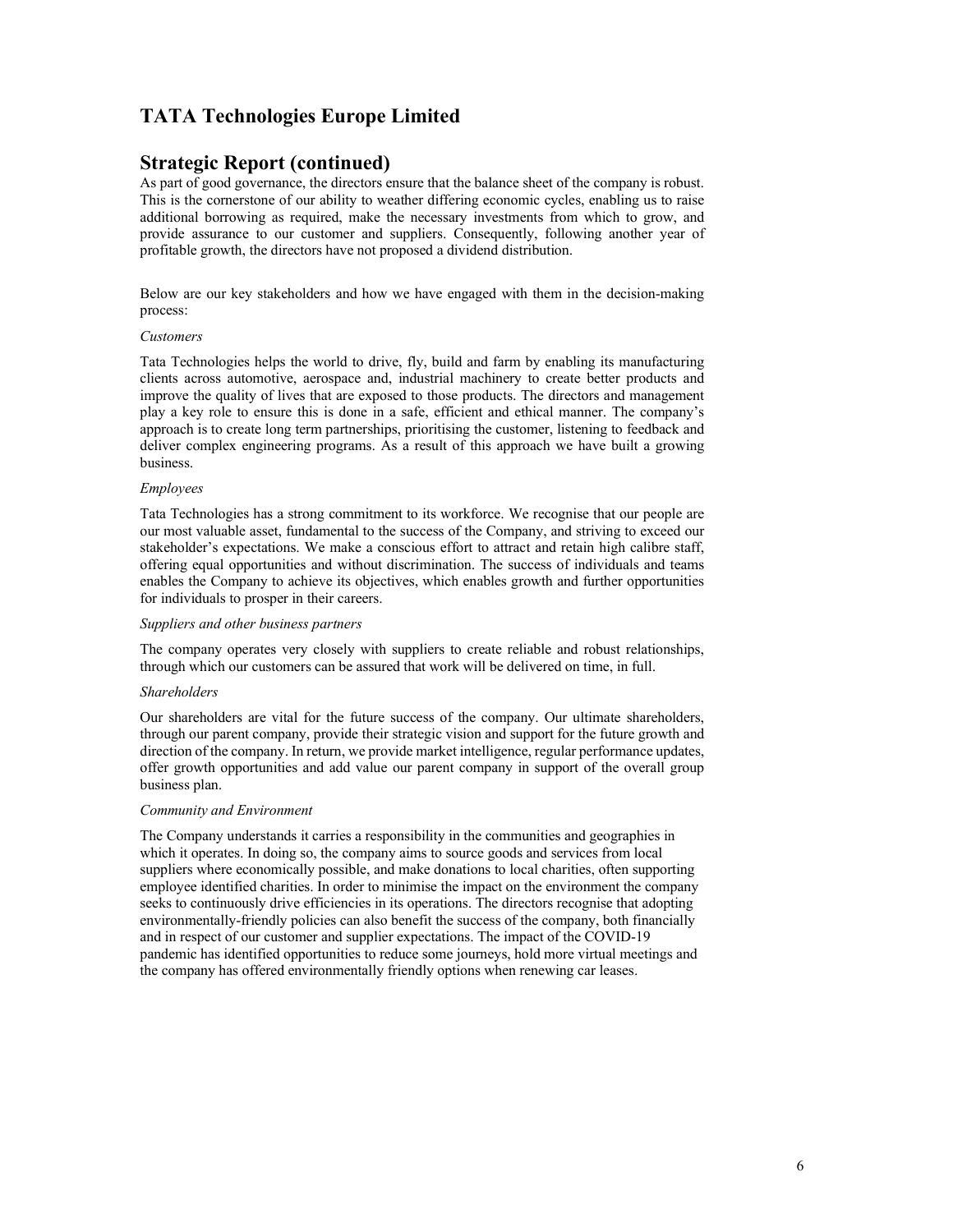# TATA Technologies Europe Limited TATA Technologies Europe Limited<br>Strategic Report (continued)<br>Approved by the Board of Directors'<br>and signed on behalf of the Board<br>
And right TATA Technologies Europe Limited<br>
Strategic Report (continued)<br>
Approved by the Board of Directors'<br>
and signed on behalf of the Board<br>
And vine<br>
Nachiket Paranjpe<br>
Director<br>
25 May 2022

# **Strategic Report (continued)**<br>Approved by the Board of Directors'

and signed on behalf of the Board

Nachiket Paranjpe Director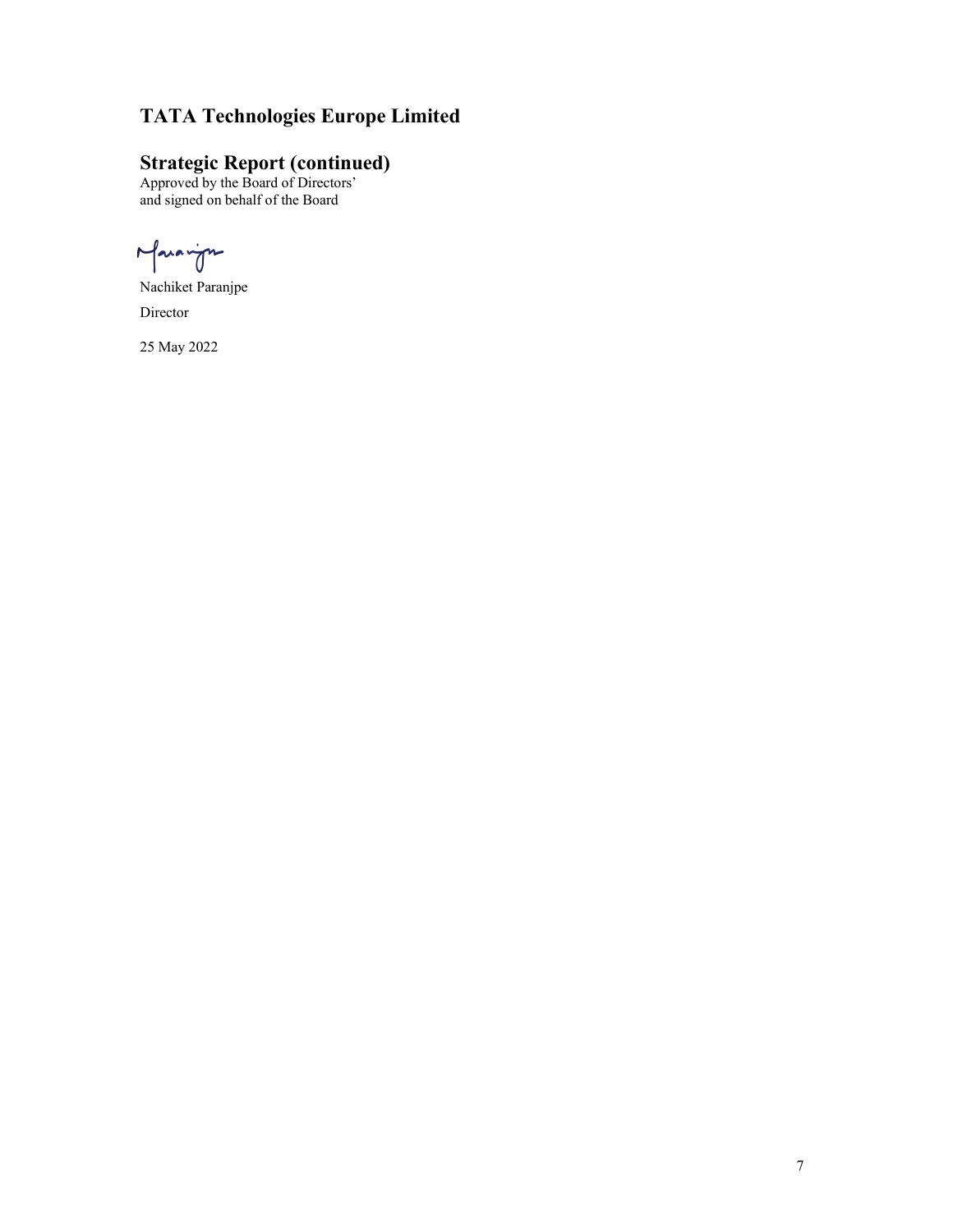## Directors' Report

The Directors present their Annual Report and the Audited Financial Statements for the year ended 31st March 2022. The statement of Directors' responsibilities, is to be considered as a part of this report.

#### Principal activities

Tata Technologies Europe Limited provides engineering and design solutions to leading manufacturers and their suppliers in the automotive, aerospace and general manufacturing industries. Through a range of product lifecycle management and enterprise resource planning services the Company helps its customers to realize product superiority with its digital manufacturing, application lifestyle manufacturing, systems integration solutions and other IT hardware, software and ongoing support.

#### Country of incorporation

Tata Technologies Europe Limited has been incorporated in the United Kingdom with its registered address at European Innovation and Development Centre (EIDC) Olympus Avenue, Tachbrook Park, Warwick, United Kingdom, CV34 6RJ.

#### Dividends

The Directors do not propose any payment of dividend for the financial year 2022. In the previous year company had paid dividend in specie of £8.79M.

#### Going Concern

The Company's business activities, together with the factors likely to affect its future development, performance and position are set out in the Strategic Report. The Strategic Report, Directors' Report and Financial Statements also describe the financial and liquidity position of the Company and the Company's objectives, policies and processes for managing its principal risks.

The Directors have prepared cash flow forecasts covering a period of at least 12 months from the date of approval of these financial statements which indicate that, taking account of severe but reasonably possible downsides, the Company will have sufficient funds to meet its liabilities as they fall due for that period.

As the majority of the company's sales are to a few key automotive customers any delay in the roll out of new models or model enhancements by these customers will have a direct impact on the activity of the Company. In applying their reasonably possible downside scenario, the directors have considered the impact of such delays on forecast revenue, forecast cost base and forecast working capital movements and are satisfied that the Company's existing and available cash resources will be sufficient to meet its liabilities as they fall due.

The Company therefore continues to adopt the going concern basis in preparing its financial statements.

#### Capital Structure

The details of the authorized and issued share capital have been shown along with the movements from the previous year in Statement of Changes in Equity below. The Company has no individual shareholders and 10,697 of the Company's shares are held by Tata Technologies Pte Ltd., Singapore, resulting in an issued capital consisting of 10,697 shares which have been allotted and fully paid at  $£1$  each. The Company has the authority to issue ordinary shares under its Articles of Association. No person has any special rights of control over the Company's share capital which are all issued and fully paid.

The Directors are not aware of any agreements resulting in restrictions on the transfer of shares or voting rights which are governed by the provisions as per the Articles of Association, the Companies Act and any other related legislation.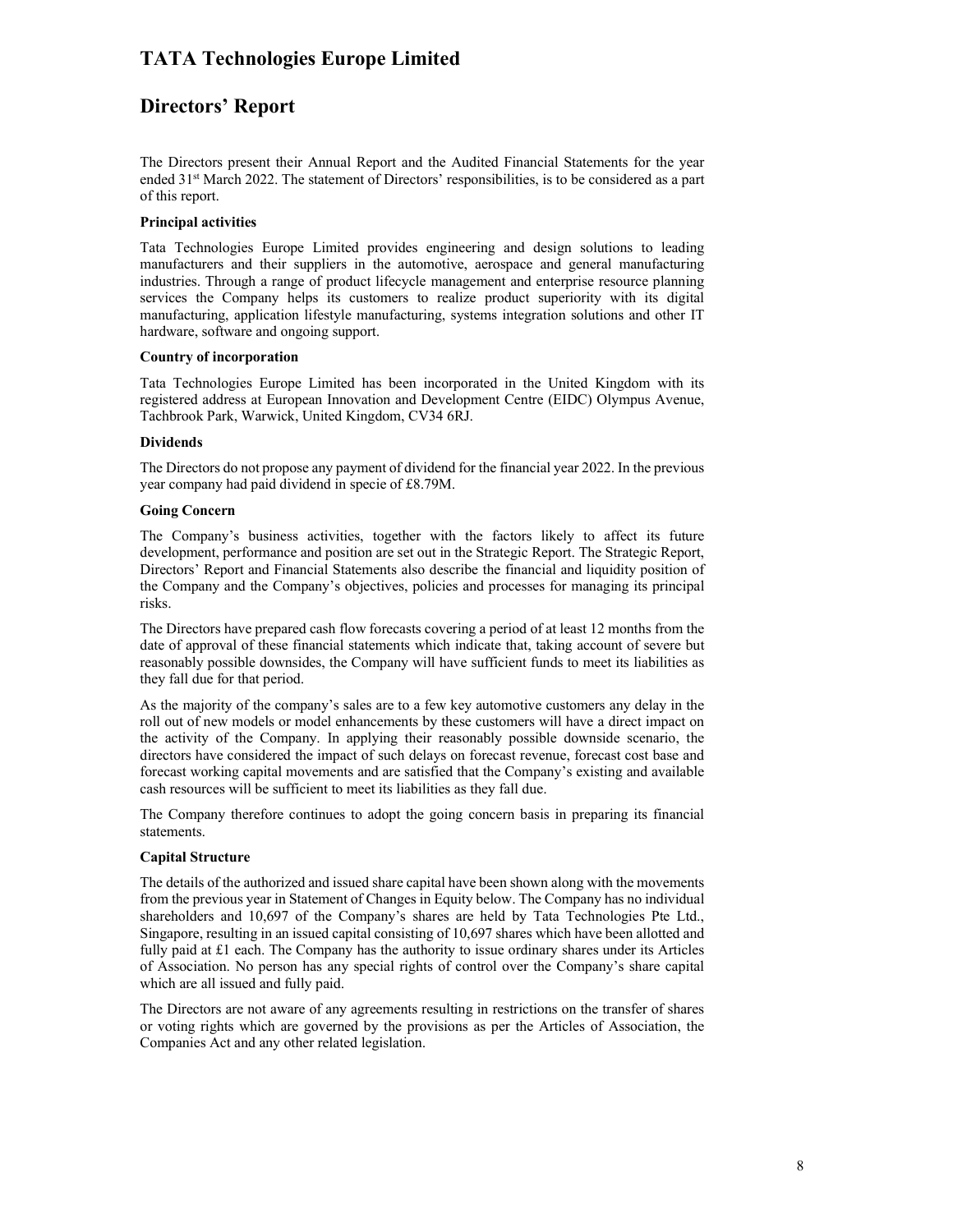## Directors' Report (Continued)

#### **Directors**

The names of the Directors who served the Company throughout the year and to the date of this report were as follows:

Mr. Warren Harris

Mr. Arun Krishnamurthi (ceased to be Director w.e.f 21 October 2021)

Mr. Nachiket Paranjpe (appointed as Director w.e.f. 21 October 2021)

#### Directors' indemnities

The Company is currently holding a valid Directors and Officers insurance policy.

#### Charitable and political contributions

The Company has contributed NIL (2021- NIL) for charity during the current year.

#### Branches outside the UK

The Company has a branch in Germany.

#### Employees

Tata Technologies has clear channels of communication to reach out to employees. During the past financial year of FY21-22, online/virtual communication mechanisms were used widely to facilitate two-way communication with employees. These include formal platforms such as Workplace by Facebook, virtual townhalls/briefings as well as informal/ad-hoc communication sessions conducted with employees working remotely or working from home. The town halls and briefings are chaired by members of the leadership team who brief employees and provide information on matters of concern to them as employees. These sessions are followed by question and answer sessions, so employees can ask questions and provide feedback. We also saw the return of more in-person interactions in the form of regional townhalls within our premises as well as manager conversations. The MD's emails and posts on Workplace by Facebook are also an important channel where employees receive regular update on company affairs and provides the opportunity to employees to engage into a dialogue with employees. Regional leadership teams and collective bargaining in certain countries help the Company consult with employees on a regular basis so that the views of employees can be taken into account in making decisions which are likely to affect their interests. The company has also established a formal mechanism of measuring employee engagement and collecting feedback through a digital platform. While annual goal setting exercise helps align employees to common objectives, the associated performance pay and bonus schemes encourages the involvement of employees in the company's performance by achieving these common objectives.

Equal Opportunity and Disabled employees: The Company supports the principle of equal opportunities in employment and opposes all forms of unlawful or unfair discrimination on the grounds of race, age, nationality, religion, ethnic or national origin, sexual orientation, gender or gender reassignment, marital status or disability. The Company also, where possible, supports sympathetic consideration to disabled persons in their application for employment with the Company and to protect the interests of existing members of the staff who are disabled.

#### Auditor

Each of the persons who are a Director at the date of approval of this report confirms that:

- So far as the Director is aware, there is no relevant audit information of which the Company's auditor is unaware; and
- The Director has taken all the steps that he ought to have taken as a Director to make himself aware of any relevant audit information and to establish that the Company's auditor is aware of that information.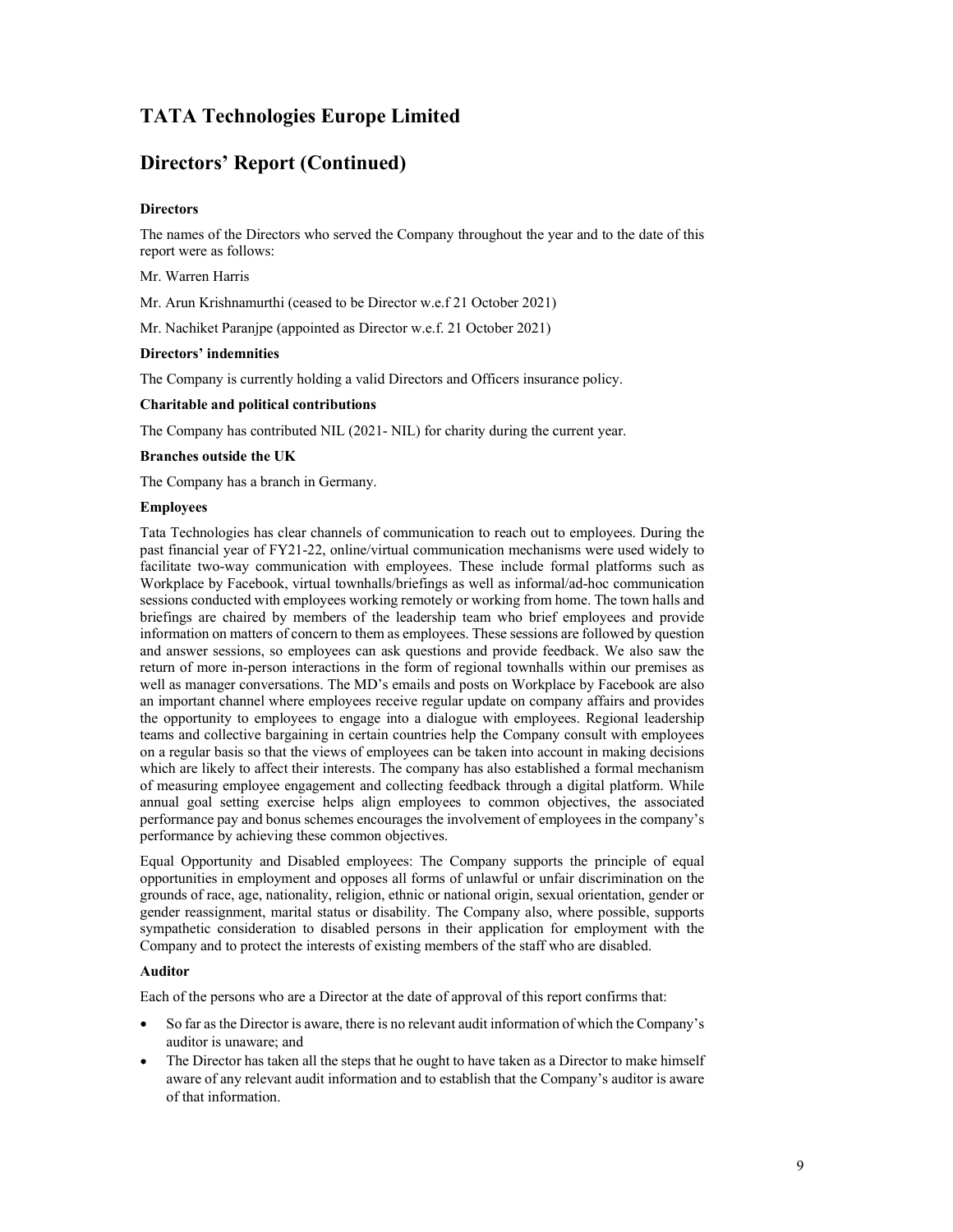TATA Technologies Europe Limited<br>Directors' Report (Continued)<br>Pursuant to Section 487 of the Companies Act 2006, the auditor will be deemed to be re-appointed<br>and KPMG LLP will therefore continue in office. Pursuant to Section 487 of the Companies Act 2006, the auditor will be deemed to be re-appointed and KPMG LLP will therefore continue in office.

Approved by the Board of Directors

and signed on behalf of the Board

Nachiket Paranjpe

**Director** 

TATA Technologies Europe Limited<br>Directors' Report (Continued)<br>Pursuant to Section 487 of the Companies Act 2006, the auditor will be deemed to be re-appointed<br>and KPMG LLP will therefore continue in office.<br>Approved by th European Innovation and Development Centre Olympus Avenue Tachbrook Park Warwick CV34 6RJ Directors' Report (Continued)<br>
Pursuant to Section 487 of the Companies Act 2006, the auditor will be deemed to be re-appointed<br>
and KPMG LLP will therefore continue in office.<br>
Approved by the Board of Directors<br>
and sign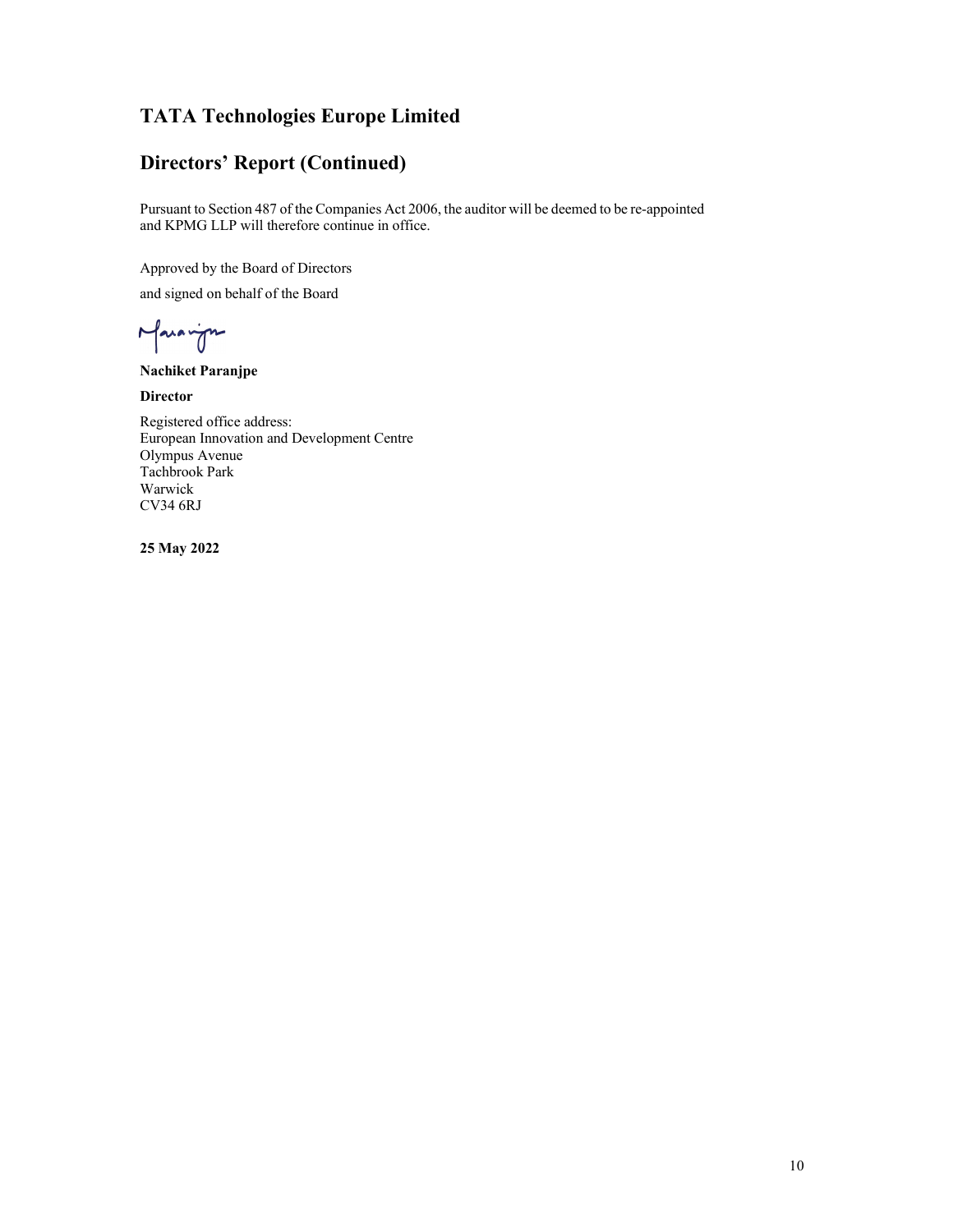#### TATA Technologies Europe Limited STATEMENT OF DIRECTORS' RESPONSIBILITIES IN RESPECT OF THE STRATEGIC REPORT, THE DIRECTORS' REPORT AND THE FINANCIAL **STATEMENTS**

The directors are responsible for preparing the Strategic Report, the Directors' Report and the financial statements in accordance with applicable law and regulations.

Company law requires the directors to prepare financial statements for each financial year. Under that law they have elected to prepare the financial statements in accordance with UK accounting standards and applicable law (UK Generally Accepted Accounting Practice), including FRS 101 Reduced Disclosure Framework<br>Under company law the directors must not approve the financial statements unless they are

satisfied that they give a true and fair view of the state of affairs of the Company and of the profit or loss of the Company for that period. In preparing these financial statements, the directors are required to:

- $\bullet$ select suitable accounting policies and then apply them consistently;
- make judgements and estimates that are reasonable and prudent;
- state whether applicable UK accounting standards have been followed, subject to any material departures disclosed and explained in the financial statements;
- assess the Company's ability to continue as a going concern, disclosing, as applicable, matters related to going concern; and
- use the going concern basis of accounting unless they either intend to liquidate the Company or to cease operations, or have no realistic alternative but to do so.

The directors are responsible for keeping adequate accounting records that are sufficient to show and explain the Company's transactions and disclose with reasonable accuracy at any time the financial position of the Company and enable them to ensure that the financial statements comply with the Companies Act 2006. They are responsible for such internal control as they determine is necessary to enable the preparation of financial statements that are free from material misstatement, whether due to fraud or error, and have general responsibility for taking such steps as are reasonably open to them to safeguard the assets of the Company and to prevent and detect fraud and other irregularities.

The directors are responsible for the maintenance and integrity of the corporate and financial information included on the Company's website. Legislation in the UK governing the preparation and dissemination of financial statements may differ from legislation in other jurisdictions.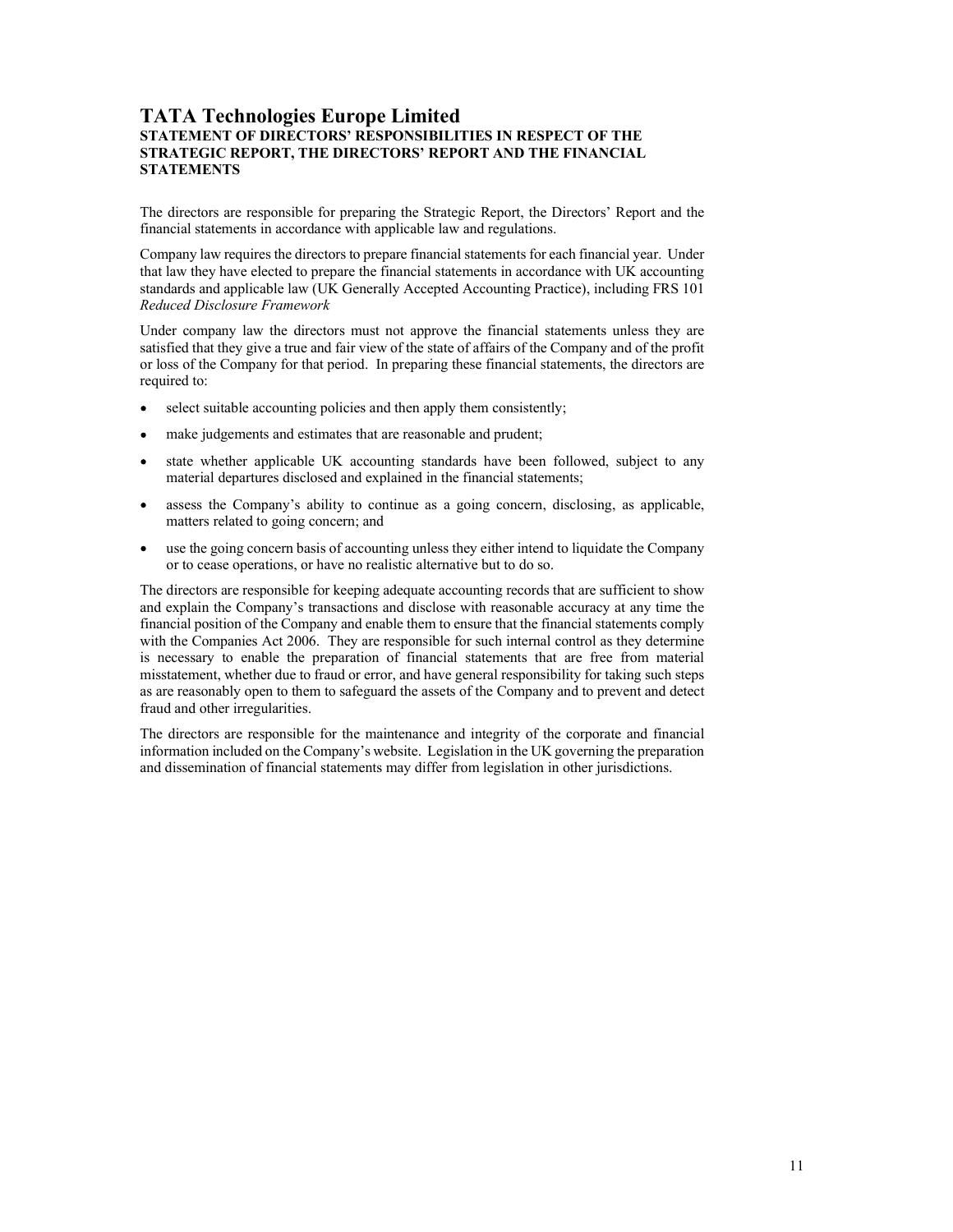# INDEPENDENT AUDITOR'S REPORT TO THE MEMBERS OF TATA TECHNOLOGIES EUROPE LIMITED

#### Opinion

We have audited the financial statements of Tata Technologies Europe Limited ("the Company") for the year ended 31 March 2022 which comprise the Income Statement, Balance Sheet, Statement of Changes in Equity, and related notes, including the accounting policies in note 2.

In our opinion the financial statements:

- give a true and fair view of the state of the Company's affairs as at 31 March 2022 and of its  $\bullet$ profit for the year then ended;
- have been properly prepared in accordance with UK accounting standards, including FRS 101 Reduced Disclosure Framework; and
- have been prepared in accordance with the requirements of the Companies Act 2006.

#### Basis for opinion

We conducted our audit in accordance with International Standards on Auditing (UK) ("ISAs (UK)") and applicable law. Our responsibilities are described below. We have fulfilled our ethical responsibilities under, and are independent of the Company in accordance with, UK ethical requirements including the FRC Ethical Standard. We believe that the audit evidence we have obtained is a sufficient and appropriate basis for our opinion.

#### Going concern

The directors have prepared the financial statements on the going concern basis as they do not intend to liquidate the Company or to cease its operations, and as they have concluded that the Company's financial position means that this is realistic. They have also concluded that there are no material uncertainties that could have cast significant doubt over its ability to continue as a going concern for at least a year from the date of approval of the financial statements ("the going concern period").

In our evaluation of the directors' conclusions, we considered the inherent risks to the Company's business model and analysed how those risks might affect the Company's financial resources or ability to continue operations over the going concern period.

Our conclusions based on this work:

- we consider that the directors' use of the going concern basis of accounting in the preparation of the financial statements is appropriate;
- we have not identified, and concur with the directors' assessment that there is not, a material uncertainty related to events or conditions that, individually or collectively, may cast significant doubt on the Company's ability to continue as a going concern for the going concern period.

However, as we cannot predict all future events or conditions and as subsequent events may result in outcomes that are inconsistent with judgements that were reasonable at the time they were made, the above conclusions are not a guarantee that the Company will continue in operation.

#### Fraud and breaches of laws and regulations – ability to detect

Identifying and responding to risks of material misstatement due to fraud

To identify risks of material misstatement due to fraud ("fraud risks") we assessed events or conditions that could indicate an incentive or pressure to commit fraud or provide an opportunity to commit fraud. Our risk assessment procedures included:

• Enquiring of director and inspection of policy documentation as to the Company's highlevel policies and procedures to prevent and detect fraud, including the Company's channel for "whistleblowing", as well as whether they have knowledge of any actual, suspected or alleged fraud.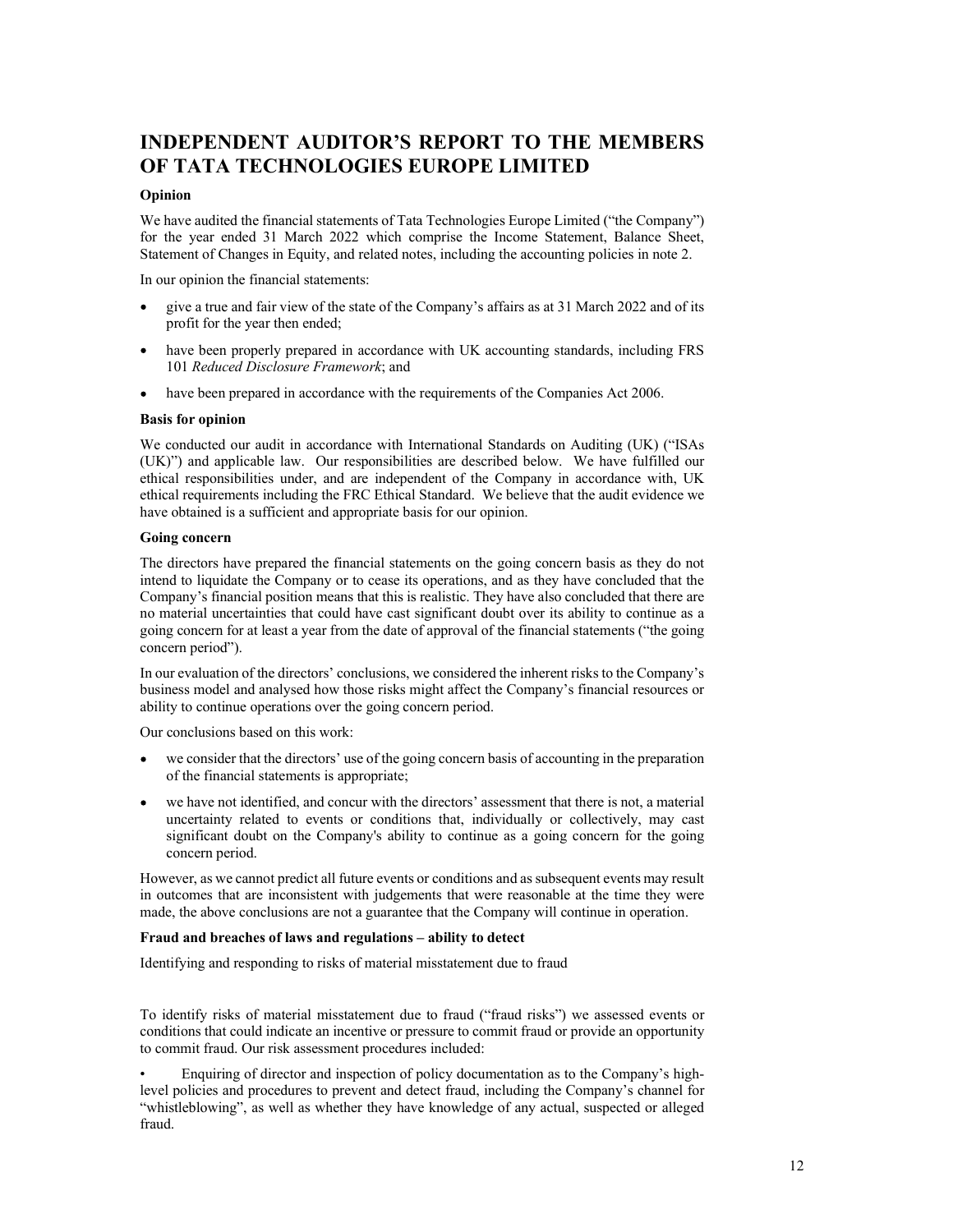- Considering remuneration incentive schemes and performance targets for management.
- Using analytical procedures to identify any unusual or unexpected relationships.

We communicated identified fraud risks throughout the audit team and remained alert to any indications of fraud throughout the audit

As required by auditing standards, we perform procedures to address the risk of management override of controls and the risk of fraudulent revenue recognition, in particular the risk that revenue from rendering of services is recorded in the wrong period and the risk that management may be in a position to make inappropriate accounting entries, and the risk of bias in accounting estimates and judgements such as the percentage of completion of contracts over time.

We did not identify any additional fraud risks.

We also performed procedures including:

- Identifying journal entries to test based on risk criteria and comparing the identified entries to supporting documentation. These included those posted to unusual accounts.
- Evaluated the business purpose of significant unusual transactions
- Assessing significant accounting estimates for bias.

Identifying and responding to risks of material misstatement due to non-compliance with laws and regulations

We identified areas of laws and regulations that could reasonably be expected to have a material effect on the financial statements from our general commercial and sector experience through discussion with the directors and other management (as required by auditing standards), and from inspection of the Company's regulatory and legal correspondence and discussed with the directors and other management the policies and procedures regarding compliance with laws and regulations.

We communicated identified laws and regulations throughout our team and remained alert to any indications of non-compliance throughout the audit.

The potential effect of these laws and regulations on the financial statements varies considerably.

Firstly, the Company is subject to laws and regulations that directly affect the financial statements including financial reporting legislation (including related companies legislation), distributable profits legislation, and taxation legislation, and we assessed the extent of compliance with these laws and regulations as part of our procedures on the related financial statement items.

Secondly, the Company is subject to many other laws and regulations where the consequences of non-compliance could have a material effect on amounts or disclosures in the financial statements, for instance through the imposition of fines or litigation or the loss of the Company's license to operate. We identified the following areas as those most likely to have such an effect: health and safety, anti-bribery, employment law, regulatory capital and liquidity and certain aspects of company legislation recognising the financial nature of the Company's activities and its legal form. Auditing standards limit the required audit procedures to identify non-compliance with these laws and regulations to enquiry of the directors and other management and inspection of regulatory and legal correspondence, if any. Therefore, if a breach of operational regulations is not disclosed to us or evident from relevant correspondence, an audit will not detect that breach.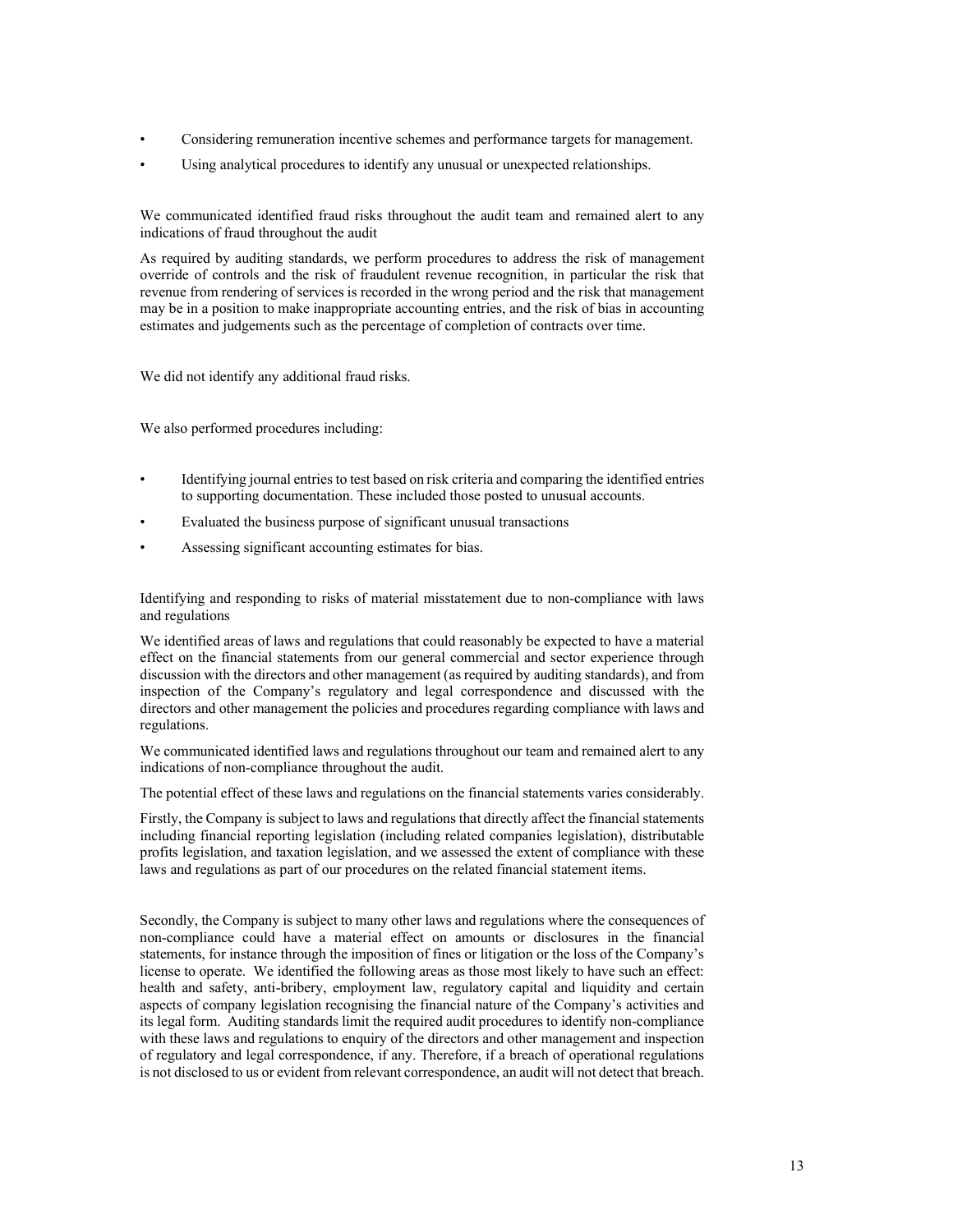Context of the ability of the audit to detect fraud or breaches of law or regulation

Owing to the inherent limitations of an audit, there is an unavoidable risk that we may not have detected some material misstatements in the financial statements, even though we have properly planned and performed our audit in accordance with auditing standards. For example, the further removed non-compliance with laws and regulations is from the events and transactions reflected in the financial statements, the less likely the inherently limited procedures required by auditing standards would identify it.

In addition, as with any audit, there remained a higher risk of non-detection of fraud, as these may involve collusion, forgery, intentional omissions, misrepresentations, or the override of internal controls. Our audit procedures are designed to detect material misstatement. We are not responsible for preventing non-compliance or fraud and cannot be expected to detect noncompliance with all laws and regulations.

Whilst the Company is subject to many other laws and regulations, we did not identify any others where the consequences of non-compliance alone could have a material effect on amounts or disclosures in the financial statements.

#### Strategic report and directors' report

The directors are responsible for the strategic report and the directors' report. Our opinion on the financial statements does not cover those reports and we do not express an audit opinion thereon.

Our responsibility is to read the strategic report and the directors' report and, in doing so, consider whether, based on our financial statements audit work, the information therein is materially misstated or inconsistent with the financial statements or our audit knowledge. Based solely on that work:

- we have not identified material misstatements in the strategic report and the directors'  $\bullet$ report;
- in our opinion the information given in those reports for the financial year is consistent with the financial statements; and
- in our opinion those reports have been prepared in accordance with the Companies Act 2006.

#### Matters on which we are required to report by exception

Under the Companies Act 2006 we are required to report to you if, in our opinion:

- adequate accounting records have not been kept, or returns adequate for our audit have not been received from branches not visited by us; or
- $\bullet$ the financial statements are not in agreement with the accounting records and returns; or
- certain disclosures of directors' remuneration specified by law are not made; or
- we have not received all the information and explanations we require for our audit; or
- the directors were not entitled to take advantage of the small companies exemption from the requirement to prepare a strategic report.

We have nothing to report in these respects.

#### Directors' responsibilities

As explained more fully in their statement set out on page 11, the directors are responsible for: the preparation of the financial statements and for being satisfied that they give a true and fair view; such internal control as they determine is necessary to enable the preparation of financial statements that are free from material misstatement, whether due to fraud or error; assessing the Company's ability to continue as a going concern, disclosing, as applicable, matters related to going concern; and using the going concern basis of accounting unless they either intend to liquidate the Company or to cease operations, or have no realistic alternative but to do so.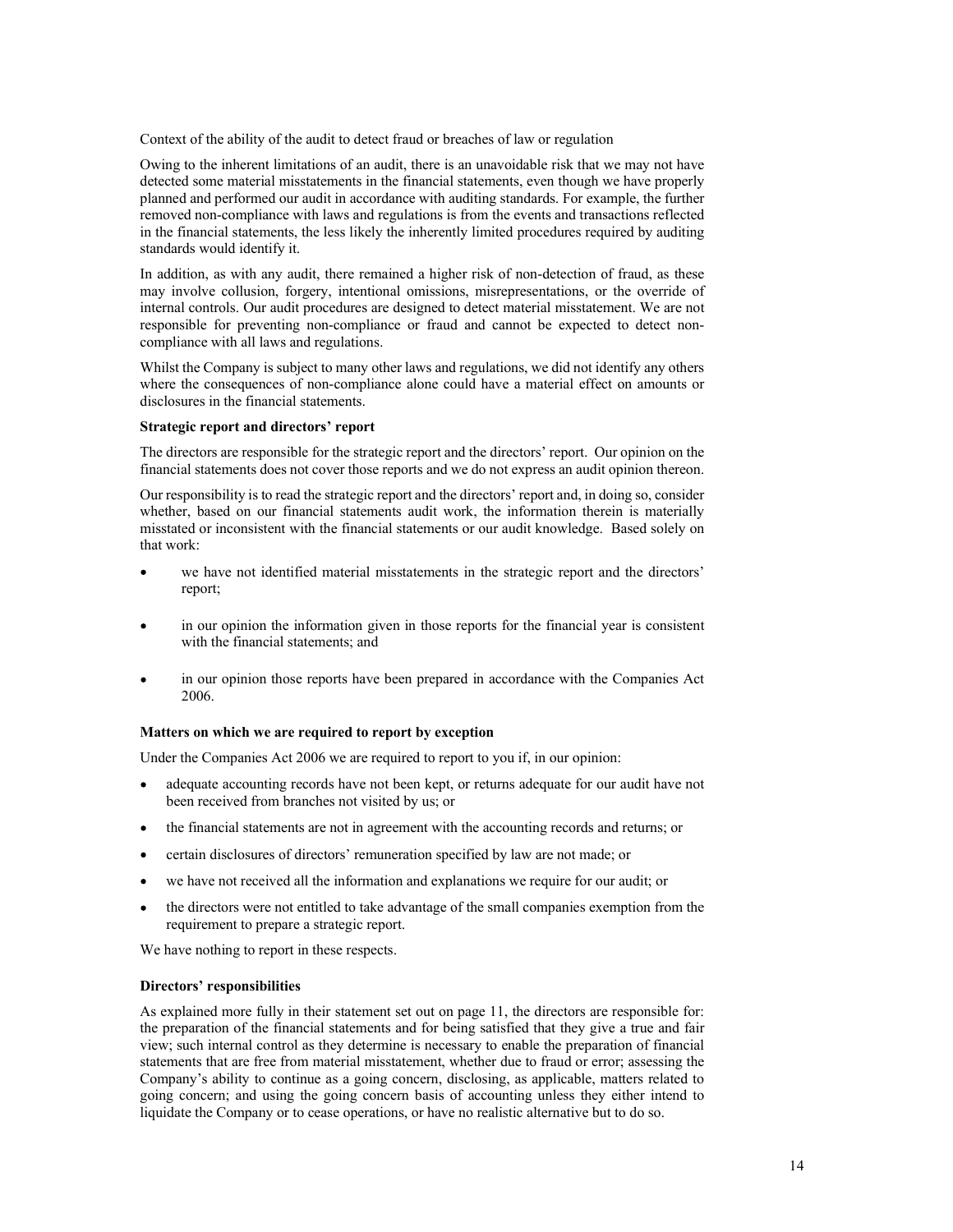#### Auditor's responsibilities

Our objectives are to obtain reasonable assurance about whether the financial statements as a whole are free from material misstatement, whether due to fraud or error, and to issue our opinion in an auditor's report. Reasonable assurance is a high level of assurance, but does not guarantee that an audit conducted in accordance with ISAs (UK) will always detect a material misstatement when it exists. Misstatements can arise from fraud or error and are considered material if, individually or in aggregate, they could reasonably be expected to influence the economic decisions of users taken on the basis of the financial statements. Auditor's responsibilities<br>Our objectives are to obtain reasonable assurance about whether the financial statements as a<br>whole are free from material missiatement, whether due to fraid or error, and to issue curopiration<br> Auditor's responsibilities<br>Our objectives are to obtain reasonable assurance about whether the financial statements as a<br>Our objectives are to obtain masstachenes, whether due to finance of a assume our option<br>that an aud

A fuller description of our responsibilities is provided on the FRC's website at www.frc.org.uk/auditorsresponsibilities.

#### The purpose of our audit work and to whom we owe our responsibilities

This report is made solely to the Company's members, as a body, in accordance with Chapter 3 of Part 16 of the Companies Act 2006. Our audit work has been undertaken so that we might state to the Company's members those matters we are required to state to them in an auditor's for our audit work, for this report, or for the opinions we have formed. This report is made solely to the Company's members, as a body, in accordance with Chapter of Part 16 of the Companis Act 2006. Our audit work has been undertaken so that we might<br>state to the Company's members those matt

Xavier Timmermans (Senior Statutory Auditor) for and on behalf of KPMG LLP, Statutory Auditor Chartered Accountants One Snowhill Snow Hill Queensway Birmingham B4 6GH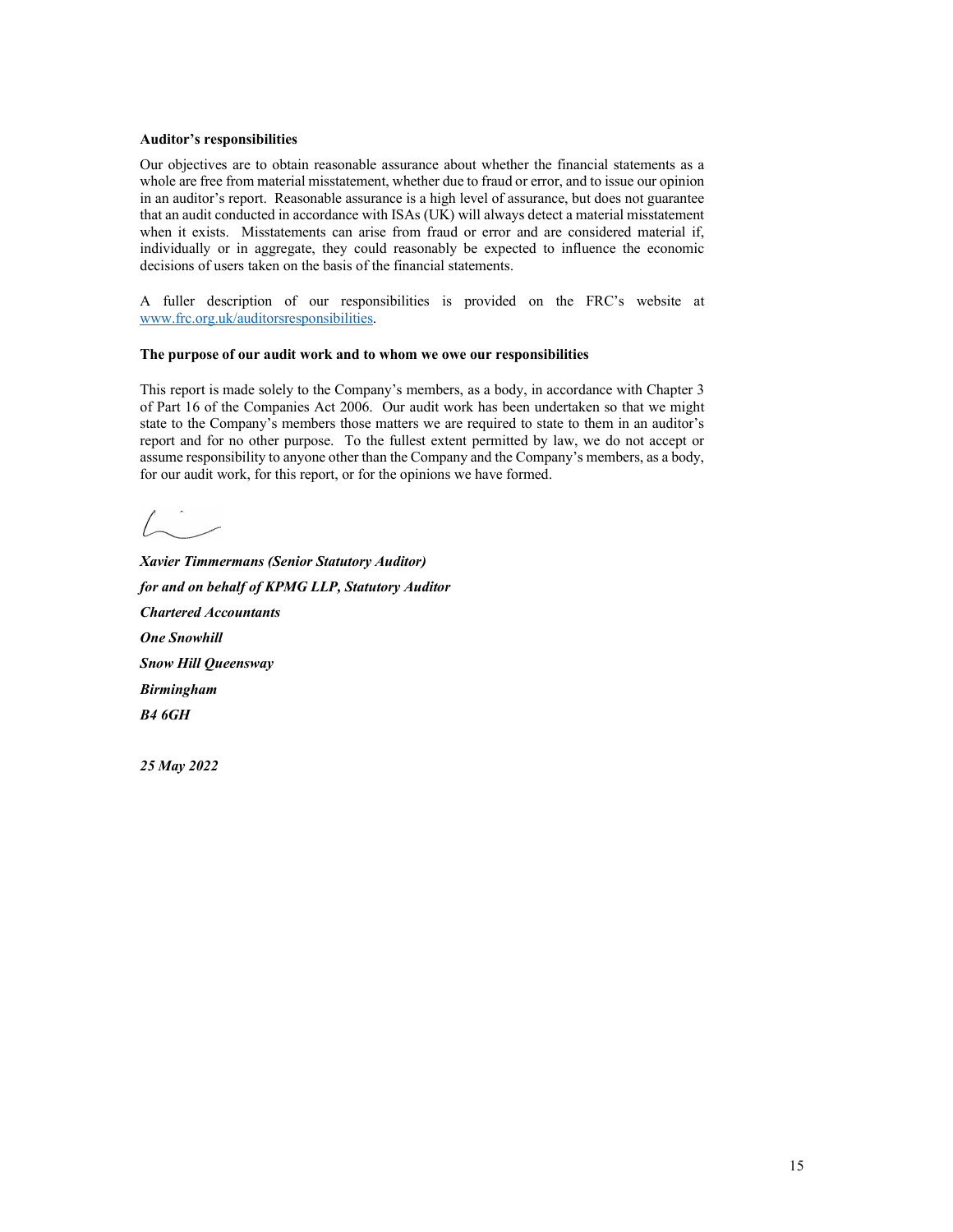# Income Statement For the year ended 31 March 2022

|                                             |             | 2022      | 2021                             |
|---------------------------------------------|-------------|-----------|----------------------------------|
|                                             | <b>Note</b> | £'000     | $\pmb{\pounds}^{\pmb{\cdot}}000$ |
| <b>Turnover</b>                             | 3           | 113,941   | 67,082                           |
| Cost of sales                               |             | (88, 678) | (55, 916)                        |
| <b>Gross profit</b>                         |             | 25,263    | 11,166                           |
| Distribution costs                          |             | (1,988)   | (1, 439)                         |
| Administrative expenses                     |             | (4,996)   | (4,991)                          |
| Research and development expenditure credit |             | 661       | 1,362                            |
| Other Income                                |             | 249       | 3,810                            |
| <b>Operating profit</b>                     |             | 19,189    | 9,908                            |
| Finance costs                               | 6           | (530)     | (471)                            |
| Profit before taxation                      |             | 18,659    | 9,437                            |
| Tax charge on profit                        | 7           | (3,522)   | (1,827)                          |
| Profit for the financial year               |             | 15,137    | 7,610                            |
|                                             |             |           |                                  |

All activities are continuing in nature.

There are no items of other comprehensive income in either year other than those reflected in the profit and loss account. Accordingly, no separate statement of other comprehensive income is presented.

The accompanying notes form part of financial statements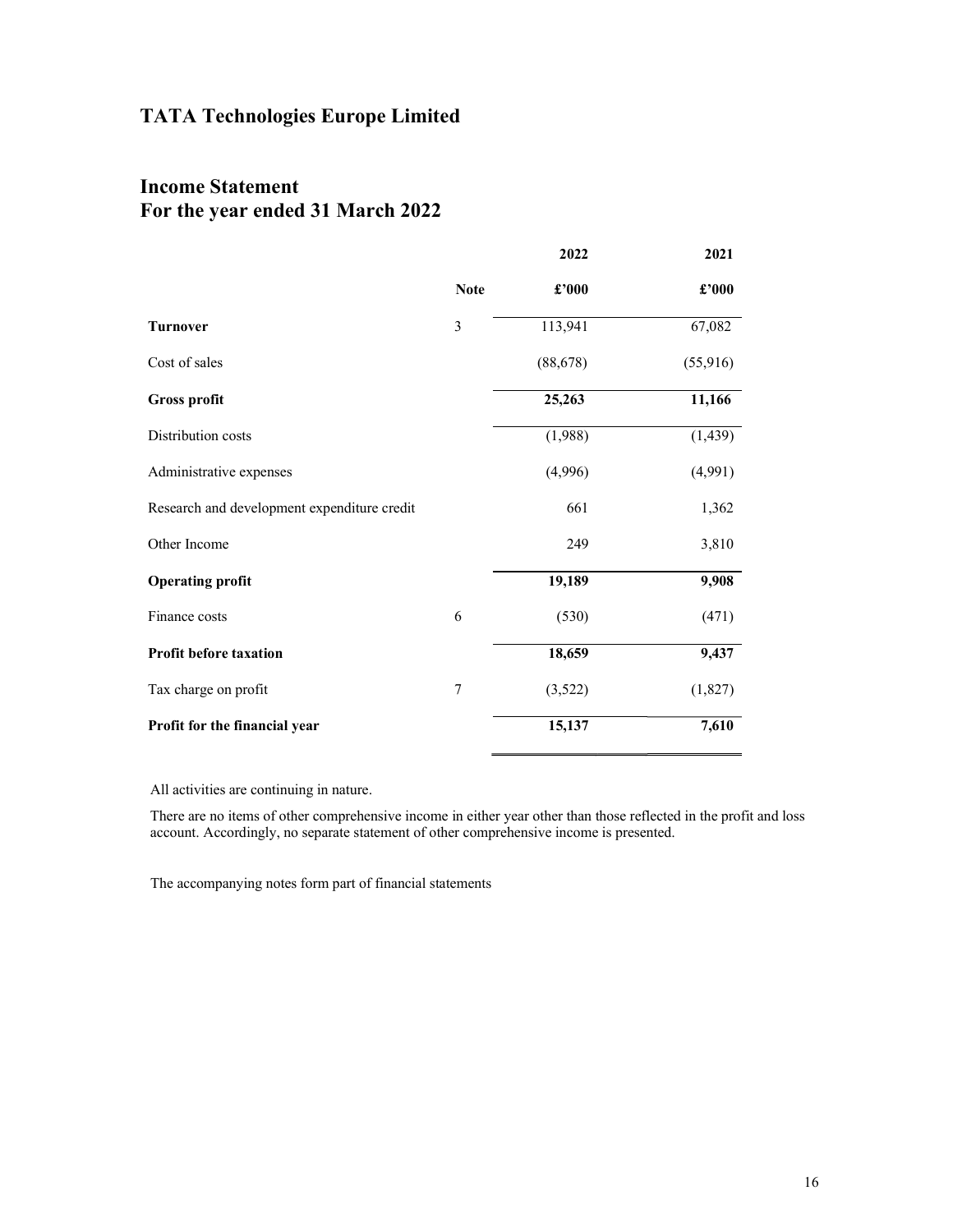# Balance Sheet At 31 March 2022

| <b>TATA Technologies Europe Limited</b> |                                                                                                                                                                                     |                                                                                                                                                                                                                                                       |
|-----------------------------------------|-------------------------------------------------------------------------------------------------------------------------------------------------------------------------------------|-------------------------------------------------------------------------------------------------------------------------------------------------------------------------------------------------------------------------------------------------------|
|                                         |                                                                                                                                                                                     |                                                                                                                                                                                                                                                       |
|                                         |                                                                                                                                                                                     |                                                                                                                                                                                                                                                       |
|                                         |                                                                                                                                                                                     |                                                                                                                                                                                                                                                       |
|                                         |                                                                                                                                                                                     |                                                                                                                                                                                                                                                       |
|                                         |                                                                                                                                                                                     |                                                                                                                                                                                                                                                       |
|                                         |                                                                                                                                                                                     |                                                                                                                                                                                                                                                       |
|                                         |                                                                                                                                                                                     |                                                                                                                                                                                                                                                       |
|                                         |                                                                                                                                                                                     |                                                                                                                                                                                                                                                       |
|                                         |                                                                                                                                                                                     |                                                                                                                                                                                                                                                       |
|                                         |                                                                                                                                                                                     |                                                                                                                                                                                                                                                       |
|                                         |                                                                                                                                                                                     | 2021                                                                                                                                                                                                                                                  |
|                                         |                                                                                                                                                                                     | $\pmb{\pounds}^{\bullet}000$                                                                                                                                                                                                                          |
|                                         |                                                                                                                                                                                     |                                                                                                                                                                                                                                                       |
| 10                                      | 2,652                                                                                                                                                                               | 2,442                                                                                                                                                                                                                                                 |
| 11                                      | 6,697                                                                                                                                                                               | 10,682                                                                                                                                                                                                                                                |
|                                         |                                                                                                                                                                                     | 57                                                                                                                                                                                                                                                    |
|                                         |                                                                                                                                                                                     | 55,937                                                                                                                                                                                                                                                |
| 13                                      | 608                                                                                                                                                                                 | 373                                                                                                                                                                                                                                                   |
| A                                       | 69,336                                                                                                                                                                              | 69,491                                                                                                                                                                                                                                                |
|                                         |                                                                                                                                                                                     |                                                                                                                                                                                                                                                       |
|                                         |                                                                                                                                                                                     | 20,297                                                                                                                                                                                                                                                |
|                                         | 48,998                                                                                                                                                                              | 26,052                                                                                                                                                                                                                                                |
| 16                                      | 110                                                                                                                                                                                 |                                                                                                                                                                                                                                                       |
| B                                       |                                                                                                                                                                                     | 46,349                                                                                                                                                                                                                                                |
|                                         |                                                                                                                                                                                     |                                                                                                                                                                                                                                                       |
|                                         |                                                                                                                                                                                     |                                                                                                                                                                                                                                                       |
|                                         |                                                                                                                                                                                     | 893                                                                                                                                                                                                                                                   |
|                                         |                                                                                                                                                                                     | 1,327                                                                                                                                                                                                                                                 |
|                                         |                                                                                                                                                                                     | 5,421<br>2,422                                                                                                                                                                                                                                        |
|                                         |                                                                                                                                                                                     | 4,640                                                                                                                                                                                                                                                 |
| 18                                      | 1,202                                                                                                                                                                               | 1,189                                                                                                                                                                                                                                                 |
| $\mathbf C$                             | 38,336                                                                                                                                                                              | 15,892                                                                                                                                                                                                                                                |
| $D(B-C)$                                | 45,400                                                                                                                                                                              | 30,457                                                                                                                                                                                                                                                |
|                                         |                                                                                                                                                                                     | 99,948                                                                                                                                                                                                                                                |
|                                         |                                                                                                                                                                                     |                                                                                                                                                                                                                                                       |
|                                         |                                                                                                                                                                                     |                                                                                                                                                                                                                                                       |
|                                         |                                                                                                                                                                                     |                                                                                                                                                                                                                                                       |
| 18                                      | 11,405                                                                                                                                                                              | 11,754                                                                                                                                                                                                                                                |
|                                         |                                                                                                                                                                                     |                                                                                                                                                                                                                                                       |
| 17                                      | 11                                                                                                                                                                                  | 11                                                                                                                                                                                                                                                    |
|                                         |                                                                                                                                                                                     | 88,183                                                                                                                                                                                                                                                |
|                                         | 103,331                                                                                                                                                                             | 88,194                                                                                                                                                                                                                                                |
|                                         | 114,736                                                                                                                                                                             | 99,948                                                                                                                                                                                                                                                |
|                                         |                                                                                                                                                                                     |                                                                                                                                                                                                                                                       |
|                                         |                                                                                                                                                                                     |                                                                                                                                                                                                                                                       |
|                                         |                                                                                                                                                                                     |                                                                                                                                                                                                                                                       |
|                                         |                                                                                                                                                                                     |                                                                                                                                                                                                                                                       |
|                                         |                                                                                                                                                                                     |                                                                                                                                                                                                                                                       |
|                                         | <b>Note</b><br>9<br>12<br>16<br>14<br>15<br>15<br>15<br>$(A+D)$<br>The accompanying notes form part of financial statements<br>of Directors and authorised for issue on 25 May 2022 | 2022<br>£'000<br>76<br>55,937<br>3,366<br>34,628<br>83,736<br>9,750<br>2,352<br>9,771<br>2,678<br>12,583<br>114,736<br>103,320<br>These financial statements of Tata Technologies Europe Limited, registered No. 02016440, were approved by the Board |

Director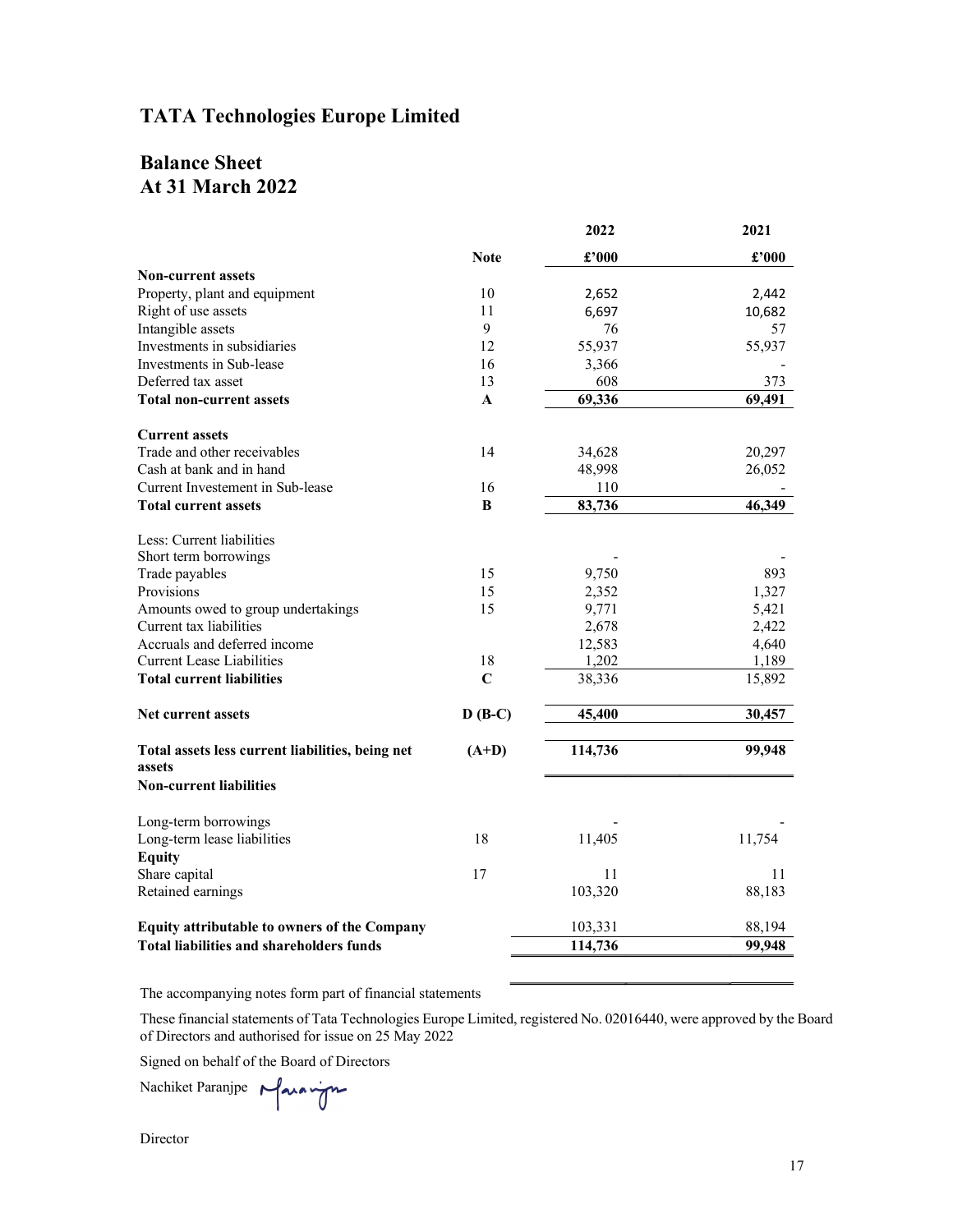# Notes to the Financial Statements Year ended 31 March 2022

Statement of changes in Equity

|                                                          | <b>Share Capital</b>     | <b>Retained Earnings</b> | <b>Total</b> |
|----------------------------------------------------------|--------------------------|--------------------------|--------------|
|                                                          | £'000                    | £2000                    | £'000        |
| <b>Total Comprehensive</b>                               |                          |                          |              |
| income for the period                                    |                          |                          |              |
| Balance at 1 April 2020                                  | 11                       | 89,368                   | 89,379       |
| Profit for the financial year                            | $\overline{\phantom{0}}$ | 7,610                    | 7,610        |
| <b>Translation Reserve</b>                               | $\overline{\phantom{a}}$ |                          |              |
| Foreign exchange difference                              | -                        |                          |              |
| Transactions with owners,<br>recorded directly in equity |                          |                          |              |
| Dividend Paid                                            | $\overline{\phantom{0}}$ | (8,795)                  | (8,795)      |
| Balance at 31 March 2021                                 | 11                       | 88,183                   | 88,194       |

|                               | <b>Share Capital</b>     | <b>Retained Earnings</b> | <b>Total</b>             |
|-------------------------------|--------------------------|--------------------------|--------------------------|
|                               | £'000                    | £'000                    | £'000                    |
| <b>Total Comprehensive</b>    |                          |                          |                          |
| income for the period         |                          |                          |                          |
| Balance at 1 April 2021       | 11                       | 88,183                   | 88,194                   |
| Profit for the financial year | $\overline{\phantom{0}}$ | 15,137                   | 15,137                   |
| <b>Translation Reserve</b>    | $\overline{\phantom{a}}$ |                          | ۰                        |
| Foreign exchange difference   | $\overline{\phantom{a}}$ |                          | $\overline{\phantom{a}}$ |
| Transactions with owners,     |                          |                          |                          |
| recorded directly in equity   |                          |                          |                          |
| Dividend                      | -                        |                          | $\overline{\phantom{0}}$ |
| Balance at 31 March 2022      | 11                       | 103,320                  | 103,331                  |

The accompanying notes form part of financial statements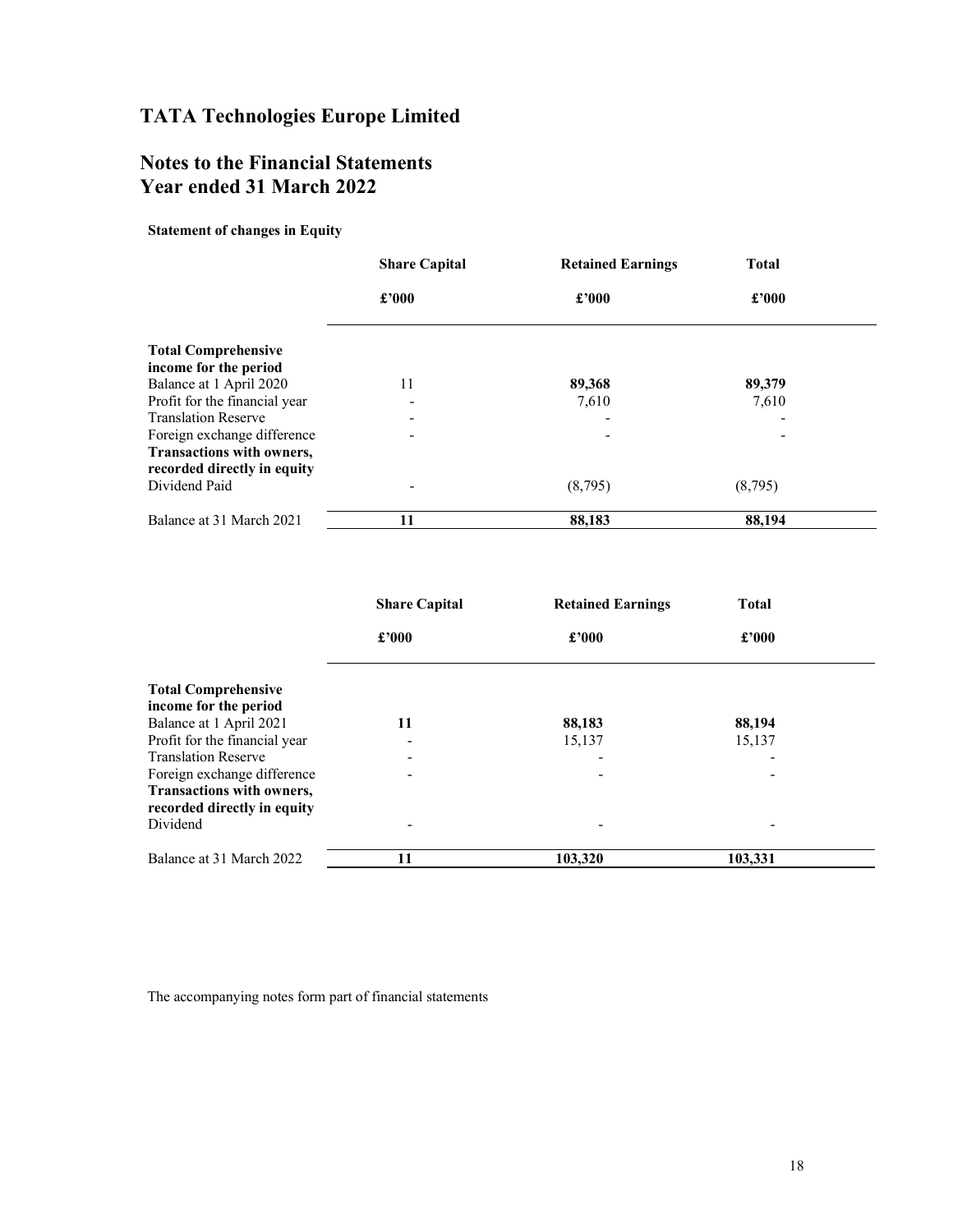# Notes to the Financial Statements Year ended 31 March 2022

#### 1. General Information

The Company is a private Company limited by shares and is registered in England. The address of the Company's registered office is shown on page 1.

The nature of the Company's operations and its principal activities are set out in the strategic report.

These financial statements are separate financial statements. The Company is exempt from the preparation and delivery of consolidated financial statements, because it is included in the group accounts of Tata Motors Limited, a company registered in India. The group accounts of Tata Motors Limited, India are available to the public and can be obtained as set out in note 20. The registered office address of the parent Company preparing consolidated accounts is Bombay House, 24 Homi Mody Street, Mumbai, 400 001, India.

#### 2. Significant Accounting policies

#### Basis of Accounting

These financial statements were prepared in accordance with Financial Reporting Standard 101 Reduced Disclosure Framework ("FRS 101").

In preparing these financial statements, the Company applies the recognition, measurement and disclosure requirements of International Financial Reporting Standards as adopted by the UK ("UK-Adopted IFRSs"), but makes amendments where necessary in order to comply with Companies Act 2006 and has set out below where advantage of the FRS 101 disclosure exemptions has been taken.

In these financial statements, the company has applied the exemptions available under FRS 101 in respect of the following disclosures:

- A Cash Flow Statement and related notes;  $\bullet$
- Disclosures in respect of transactions with wholly owned subsidiaries;
- Disclosures in respect of capital management;  $\bullet$
- The effects of new but not yet effective IFRSs;  $\bullet$
- Disclosures in respect of the compensation of all Key Management Personnel; and

The accounting policies set out below have, unless otherwise stated, been applied consistently to all periods presented in these financial statements.

#### Going concern

The Company's business activities, together with the factors likely to affect its future development, performance and position are set out in the Strategic Report. The Strategic Report, Directors' Report and Financial Statements also describe the financial and liquidity position of the Company and the Company's objectives, policies and processes for managing its principal risks.

The Directors have prepared cash flow forecasts covering a period of at least 12 months from the date of approval of these financial statements which indicate that, taking account of severe but reasonably possible downsides, the Company will have sufficient funds to meet its liabilities as they fall due for that period.

As the majority of the company's sales are to a few key automotive customers any delay in the roll out of new models or model enhancements by these customers will have a direct impact on the activity of the Company. In applying their reasonably possible downside scenario the directors have considered the impact of such delays on forecast revenue, forecast cost base and forecast working capital movements and are satisfied that the Company's existing and available cash resources will be sufficient to meet its liabilities as they fall due.

The Company therefore continues to adopt the going concern basis in preparing its financial statements.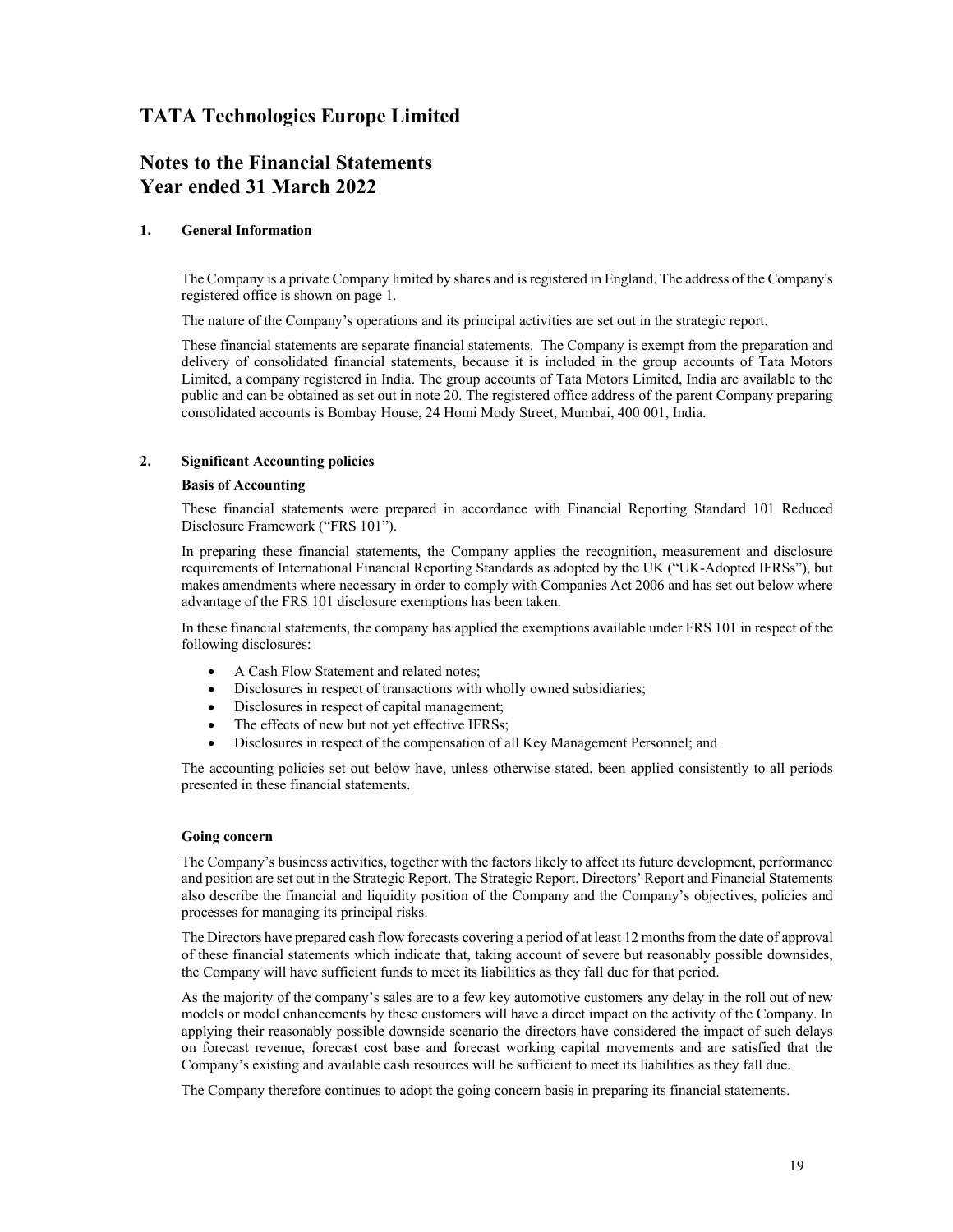## Notes to the Financial Statements Year ended 31 March 2022

#### Accounting policies (continued)

#### Investments in subsidiaries

Investments in subsidiaries are accounted for at cost less, where appropriate, provisions for impairment.

#### Revenue Recognition

Revenue represents amounts receivable for goods and services net of value added tax and trade discounts, together with commissions' receivable. For contracts, which are for the supply of services and hardware on a time and material basis, turnover is recognised as goods and services are delivered.

For long term contracts, turnover is calculated as that proportion of total contract value which costs incurred to date bear to total expected costs for that contract. Revenues derived from variations on contracts are included only when they have been agreed by the customer. For certain contracts, turnover from supply of services for projects is recognized using the percentage of completion method based on milestones agreed with the customer at the outset of the project.

#### Interest income

Interest income is recognised when it is probable that the economic benefits will flow to the Company and the amount of revenue can be measured reliably. Interest income is accrued on a time basis, by reference to the principal outstanding and at the effective interest rate applicable, which is the rate that exactly discounts estimated future cash receipts through the expected life of the financial asset to that asset's net carrying amount on initial recognition.

#### Government Grant

The Company recognises income by way of grant from research and development activities when it is probable that the economic benefits will flow to the Company and the amount of revenue can be measured reliably.

#### leases

The Company evaluates if an arrangement qualifies to be a lease as per the requirements of IFRS 16. Identification of a lease requires significant judgment. The Company uses significant judgement in assessing the lease term (including anticipated renewals) and the applicable discount rate.

The Company determines the lease term as the non-cancellable period of a lease, together with both periods covered by an option to extend the lease if the Company is reasonably certain to exercise that option; and periods covered by an option to terminate the lease if the Company is reasonably certain not to exercise that option. In assessing whether the Company is reasonably certain to exercise an option to extend a lease, or not to exercise an option to terminate a lease, it considers all relevant facts and circumstances that create an economic incentive for the Company to exercise the option to extend the lease, or not to exercise the option to terminate the lease. The Company revises the lease term if there is a change in the non-cancellable period of a lease.

The discount rate is generally based on the incremental borrowing rate specific to the lease being evaluated or for a portfolio of leases with similar characteristics

#### Sub lease

At the inception of the sub lease contract, the Company classifies the sub lease as a finance lease or an operating lease based on criteria in IFRS 16 Lease.

The sub lease which is classified as an operating lease, the lease liability and right to use of the head lease is not derecognised. The lease income which would be received from the sub lease over the lease term is recognised as other income in the Statement of Profit or Loss Account.

The sub lease which is classified as a finance lease, the lease liability of the head lease is not derecognised, instead the right to use asset of the head lease is derecognised and net investment in sub lease is recognised. The interest income received on the net investment in sub lease is recognised in Statement of Profit or Loss Account over the lease term.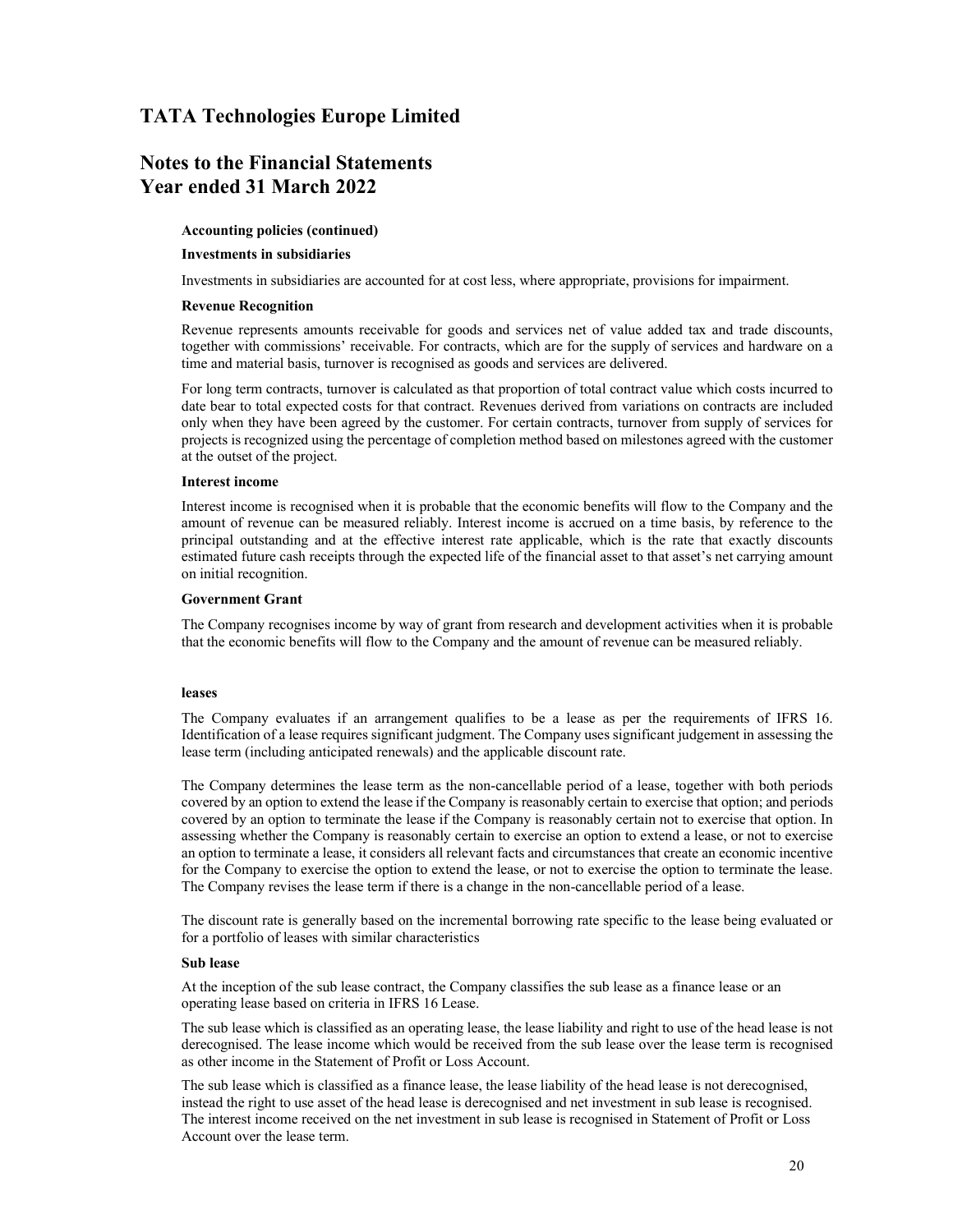# Notes to the Financial Statements Year ended 31 March 2022

#### Accounting policies (continued)

#### Foreign exchange

Transactions denominated in foreign currencies are translated to the functional currency at the rates ruling at the dates of the transactions. Monetary assets and liabilities denominated in foreign currencies at the balance sheet date are retranslated at the rates ruling at that date. These translation differences are dealt with in the profit and loss account.

#### Borrowing costs

Borrowing costs directly attributable to the acquisition, construction or production of qualifying assets, which are assets that necessarily take a substantial period to get ready for their intended use or sale, are added to the cost of those assets, until the assets are substantially ready for their intended use or sale.

#### Taxation

Current tax, including UK corporation tax and foreign tax, is provided at amounts expected to be paid (or recovered) using the tax rates and laws that have been enacted or substantively enacted by the balance sheet date.

Deferred tax is provided in full on timing differences which result in an obligation at the balance sheet date to pay more tax, or a right to pay less, at a future date, at rates expected to apply when they crystallise based on current tax rates and law or substantively enacted by the balance sheet date. Timing differences arise from the inclusion of items of income and expenditure in taxation computations in periods different from those in which they are included in the financial statements. Deferred tax is not provided on timing differences arising from the revaluation of fixed assets where there is no commitment to sell the asset. Deferred tax assets are recognised to the extent that it is regarded as more likely than not that they will be recovered. Deferred tax assets and liabilities are not discounted.

#### Cash flow statement

The Company is a wholly owned subsidiary and the cash flows of the Company are included in the consolidated cash flow statement of Tata Motors Limited. Consequently, the Company is exempt under section 8 of FRS 101 from the requirement to prepare a cash flow statement.

#### Property Plant and Equipment

Tangible fixed assets are stated at cost less depreciation and any provision for impairment. Depreciation is provided at rates calculated to write off the cost less estimated residual value of each asset over its expected useful life, as follows:

| Plant and machinery- 5 years     | $-20\%$ on cost |  |
|----------------------------------|-----------------|--|
| Plant and machinery-15 years     | $-7\%$ on cost  |  |
| (for Leased Assets)              |                 |  |
| Fixtures, fittings and equipment | $-25\%$ on cost |  |
| <b>Vehicles</b>                  | $-25\%$ on cost |  |
| Leasehold Improvements           | Lease Period    |  |
| Right of use asset               | Lease Period    |  |
|                                  |                 |  |

Residual value is calculated on prices prevailing at the date of acquisition.

#### Intangible Assets

Intangible fixed assets are stated at cost less depreciation and any provision for impairment. Depreciation is provided at rates calculated to write off the cost less estimated residual value of each asset over its expected useful life, as follows:

| Software Licenses | $-33.3\%$ on cost |
|-------------------|-------------------|
|-------------------|-------------------|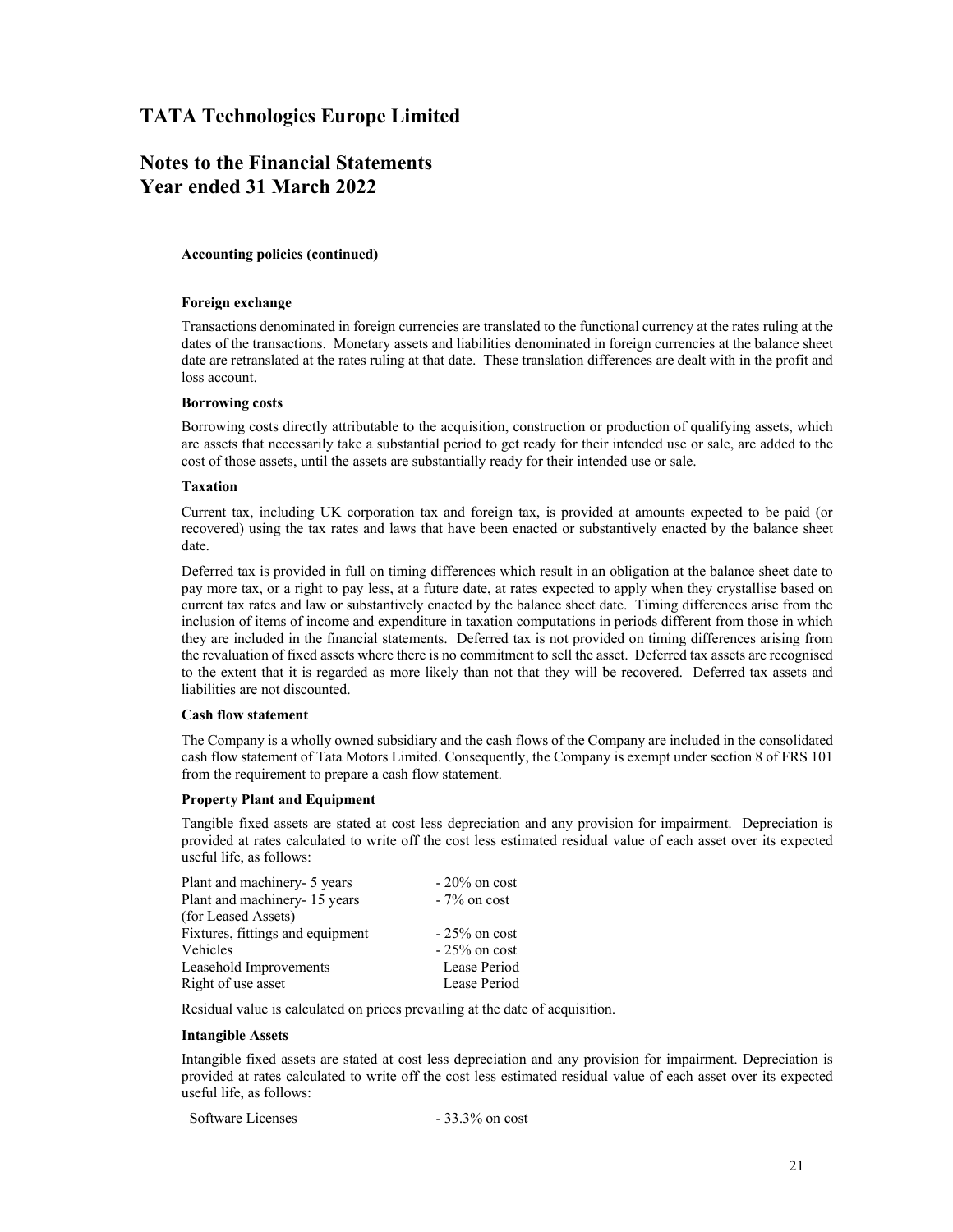# Notes to the Financial Statements Year ended 31 March 2022

#### Accounting policies (continued)

#### Provisions

Provisions are recognised when the Company has a present obligation (legal or constructive) because of a past event, it is probable that the Company will be required to settle that obligation and a reliable estimate can be made of the amount of the obligation.

The amount recognised as a provision is the best estimate of the consideration required to settle the present obligation at the balance sheet date, considering the risks and uncertainties surrounding the obligation. Where a provision is measured using the cash flows estimated to settle the present obligation, its carrying amount is the present value of those cash flows (when the effect of the time value of money is material).

When some or all the economic benefits are required to settle, a provision is expected to be recovered from a third party, a receivable is recognised as an asset if it is virtually certain that reimbursement will be received and the amount of the receivable can be measured reliably.

#### Other Income

Other income included furlough grant received from the government under coronavirus job retention scheme (CJRS).

#### 2a. Critical accounting judgements and key sources of estimation uncertainty

In the application of the Company's accounting policies, which are described in note 2, the directors are required to make judgements, estimates and assumptions about the carrying amounts of assets and liabilities that are not apparent from other sources. The estimates and associated assumptions are based on historical experience and other factors that are relevant. Actual results may differ from these estimates.

The estimates and underlying assumptions are reviewed on an ongoing basis. Revisions to accounting estimates are recognised in the period in which the estimate is revised if the revision affects only that period, or in the period of the revision and future periods if the revision affects both current and future periods.

#### Impairment of investments in subsidiaries

Determining whether the Company's investments in subsidiaries have been impaired requires estimations of the investments' values in use. The value in use for the calculations require the entity to estimate the future cash flows expected to arise from the investments and suitable discount rates to calculate the present values.

Following an annual impairment review of investments in subsidiaries, management have taken the judgement not to impair investments as they believe each of the Company's investments is supported by its underlying net assets or discounted cash flows to estimate its value in use.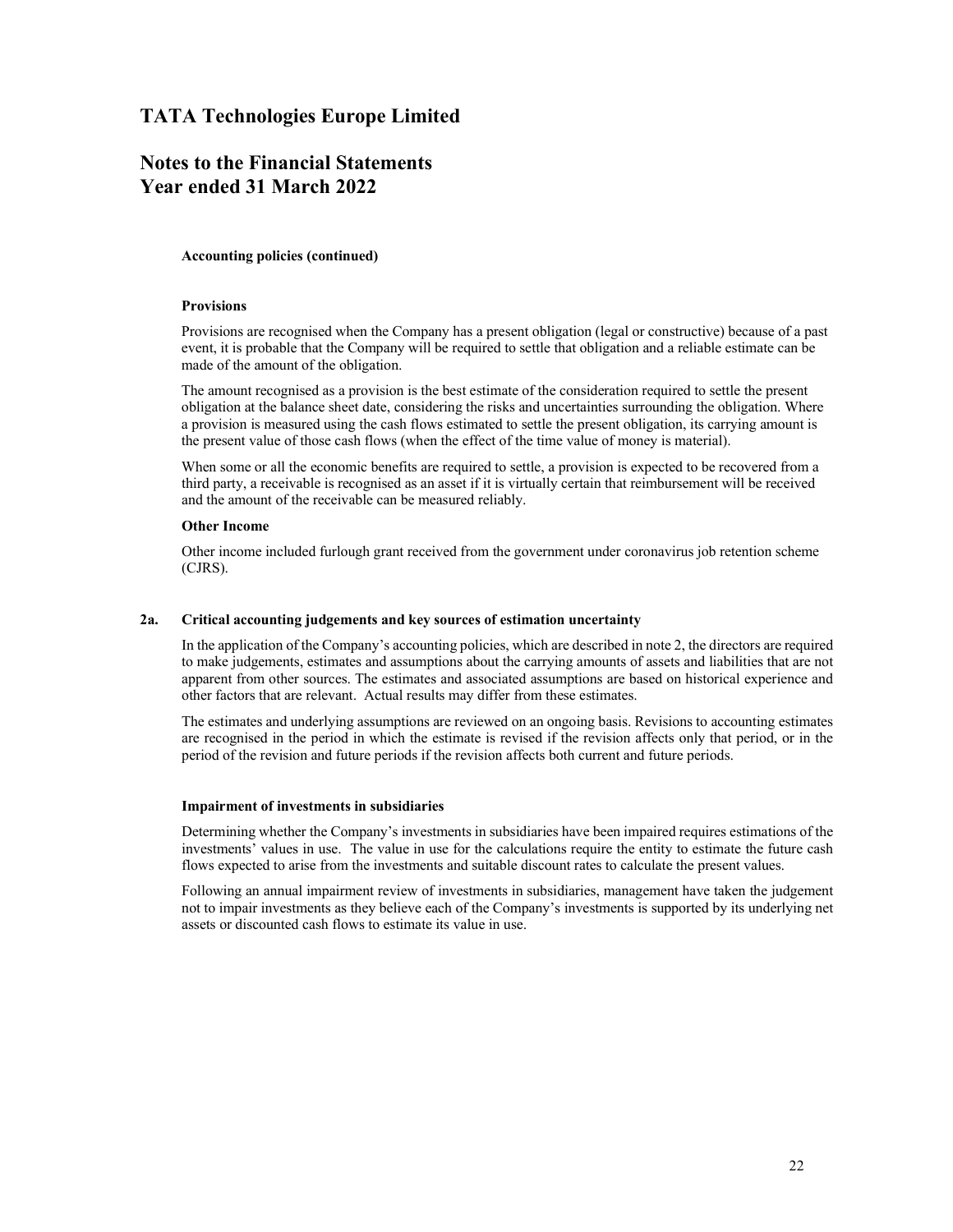# Notes to the Financial Statements Year ended 31 March 2022

### 3. Turnover

An analysis of the Company's revenue is as follows:

|                            | 2022                        | 2021           |  |
|----------------------------|-----------------------------|----------------|--|
|                            | $\pmb{\pounds}^{\prime}000$ | $\pounds$ '000 |  |
| <b>Revenue Analysis</b>    |                             |                |  |
| Rendering of Services      | 113,849                     | 66,344         |  |
| Sale of Products           | -                           | 10             |  |
| Other non-operating Income | 92                          | 728            |  |
|                            | 113,941                     | 67,082         |  |

An analysis of the Group's revenue by geographical market is set out below.

|                                      | 2022          | 2021           |
|--------------------------------------|---------------|----------------|
|                                      | $\pounds 000$ | $\pounds$ '000 |
| Geographical analysis of turnover by |               |                |
| destination (including other income) |               |                |
| United Kingdom                       | 71,952        | 59,691         |
| India                                | 59            |                |
| <b>USA</b>                           | 578           | 141            |
| Rest of World                        | 38,110        | 371            |
| Rest of Europe                       | 3,150         | 6,151          |
|                                      | 113,849       | 66,354         |

#### 4. Auditor's remuneration

Fees payable to KPMG LLP, Birmingham and their associates for the audit of the Company's annual accounts were £104,225. (2021- £104,225).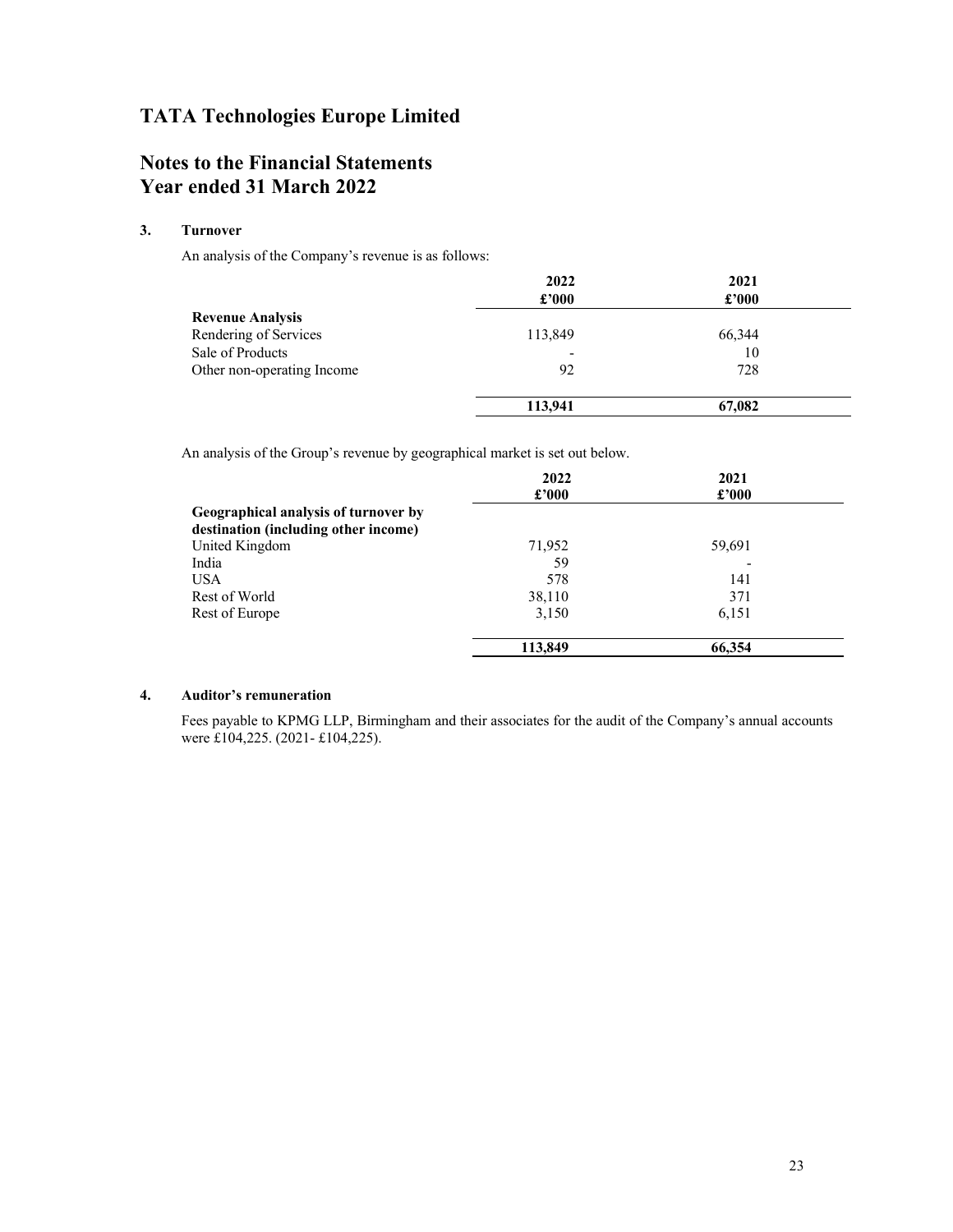# Notes to the Financial Statements Year ended 31 March 2022

#### 5. Staff Costs

The average monthly number of employees (including executive directors) was:

|                            | 2022<br>No. | 2021<br>No. |  |
|----------------------------|-------------|-------------|--|
| Selling and administration | 36          | 32          |  |
| Management                 | 10          | 8           |  |
| Direct                     | 519         | 498         |  |
| Total                      | 565         | 538         |  |

Their aggregate remuneration comprised:

|                         | 2022   | 2021           |  |
|-------------------------|--------|----------------|--|
|                         | £'000  | $\pounds$ '000 |  |
| <b>Employment costs</b> |        |                |  |
| Wages and salaries      | 30,377 | 25,302         |  |
| Social security costs   | 3,387  | 2,757          |  |
| Other pension costs     | 2,180  | 1,628          |  |
|                         | 35,944 | 29,687         |  |

The director's remuneration has been shown separately in note below (Refer Note 19)

#### 6. Interest

|                                   | 2022<br>£'000 | 2021<br>£'000 |  |
|-----------------------------------|---------------|---------------|--|
| Bank interest                     | (68)          | (34)          |  |
| Borrowing costs Lease liabilities | (462)         | (437)         |  |
|                                   | (530)         | (471)         |  |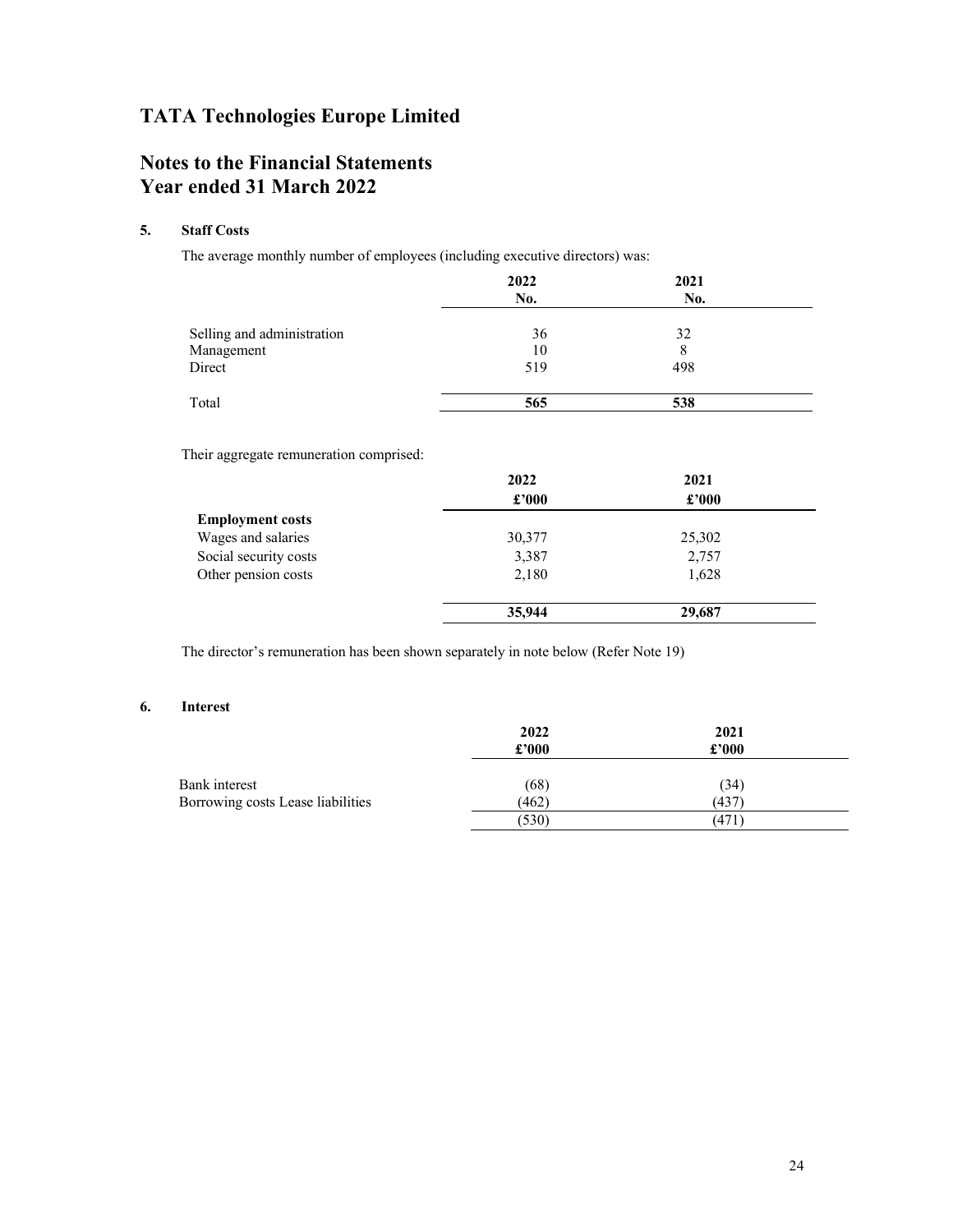# Notes to the Financial Statements Year ended 31 March 2022

#### 7. Tax

|                                                                        | 2022<br>$\pounds 000$             | 2021<br>£'000 |  |
|------------------------------------------------------------------------|-----------------------------------|---------------|--|
| <b>UK Corporation Tax</b>                                              |                                   |               |  |
| Current tax<br>Current tax -prior year adjustment                      | 3,757<br>$\overline{\phantom{a}}$ | 1,922<br>(80) |  |
| Corporation Tax                                                        | 3,757                             | 1,842         |  |
| Deferred tax-current year charge<br>Deferred tax-prior year adjustment | (235)                             | (15)          |  |
|                                                                        | 3,522                             | 1,827         |  |

#### Factors affecting the taxation rate

On 11 March 2020, the UK Government announced that the previously enacted corporate tax rate reduction from 19% to 17% on 1 April 2020 would not go ahead. This change was substantively enacted on 17 March 2020.

On 3 March 2021, the UK Government announced that the main rate of corporation tax would increase from 19% to 25% with effect from 1 April 2023. As this change was not substantively enacted as at the balance sheet date, any relevant deferred tax balances have been calculated at the previously enacted rate of 19%. The impact of this change will not be material.

The differences are reconciled below:

|                                                    | £'000  | £'000 |  |
|----------------------------------------------------|--------|-------|--|
| Profit on ordinary activities before<br>taxation   | 18,659 | 9,437 |  |
| UK statutory rate of tax charge 19%<br>Effects of: | 3,545  | 1,793 |  |
| Expenses not deductible for tax purposes           | (23)   | 114   |  |
| Prior year adjustment of tax                       | ٠      | (80)  |  |
| Total taxation                                     | 3,522  | 1,827 |  |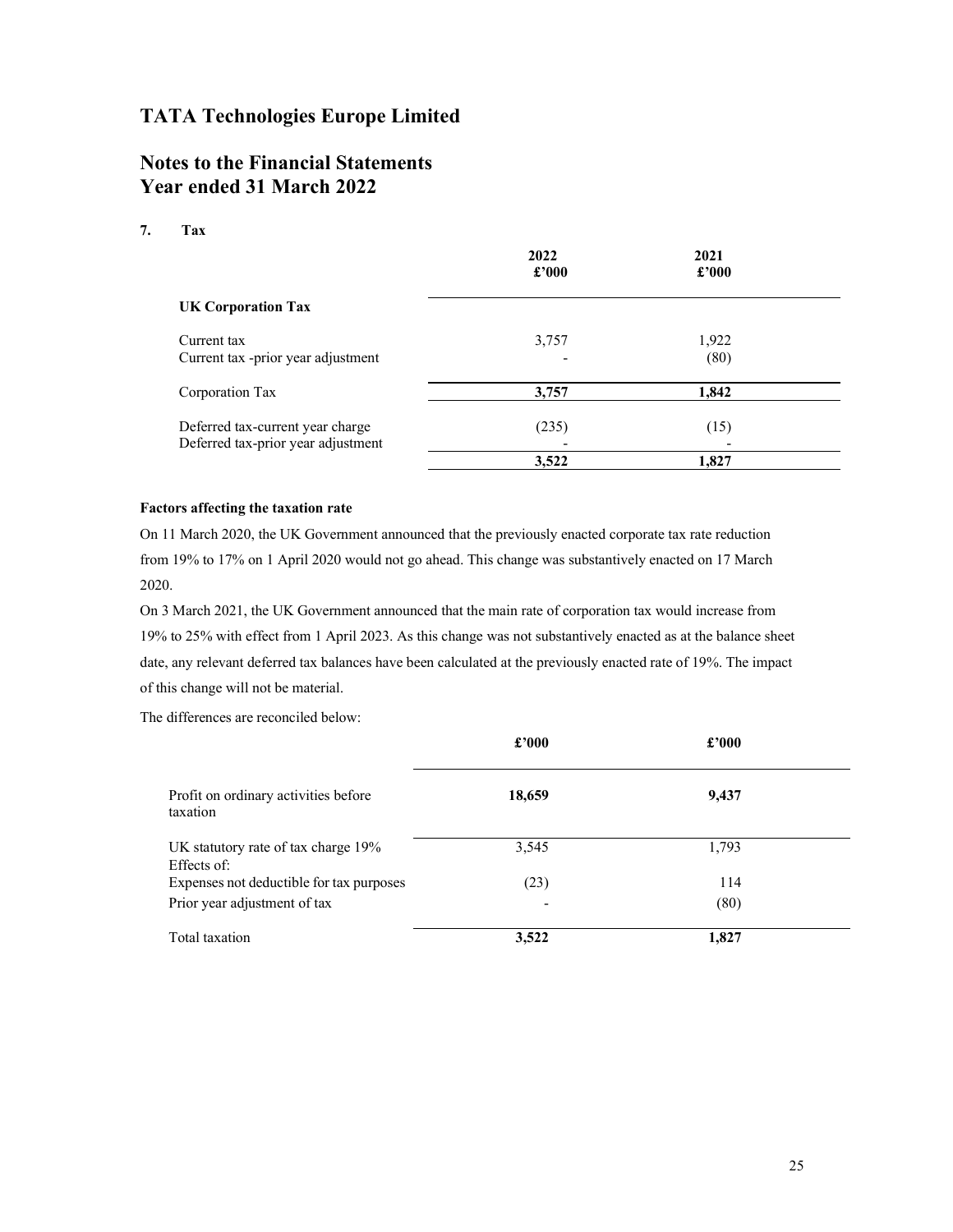# Notes to the Financial Statements Year ended 31 March 2022

#### 8. Profit on ordinary activities before taxation

The profit on ordinary activities before taxation is stated after the following charges/ (credits):

|                                                                                                      | 2022  | 2021  |
|------------------------------------------------------------------------------------------------------|-------|-------|
|                                                                                                      | £'000 | £2000 |
| Depreciation/amortisation                                                                            | 1,810 | 2,019 |
| Exchange differences                                                                                 | (54)  | (81)  |
| Operating lease rentals                                                                              |       |       |
| - plant, machinery and vehicles                                                                      | 64    | 43    |
| - other                                                                                              | (13)  | (40)  |
| <b>Auditors Remuneration:</b>                                                                        |       |       |
| Fees payable to the Company's auditors for the audit<br>of the company's annual financial statements | 104   | 104   |

#### 9. Intangible Assets

|                     | <b>Software</b> |
|---------------------|-----------------|
|                     | £'000           |
| Cost                |                 |
| At 1 April 2021     | 1,809           |
| Additions           | 148             |
| Disposals           |                 |
| Exchange difference |                 |
| At 31 March 2022    | 1,957           |
| Depreciation        |                 |
| At 1 April 2021     | 1,752           |
| Charge for the year | 129             |
| Disposals           |                 |
| Exchange difference |                 |
| At 31 March 2022    | 1,881           |
| Net book value      |                 |
| At 31 March 2022    | 76              |
| At 31 March 2021    | 57              |
|                     |                 |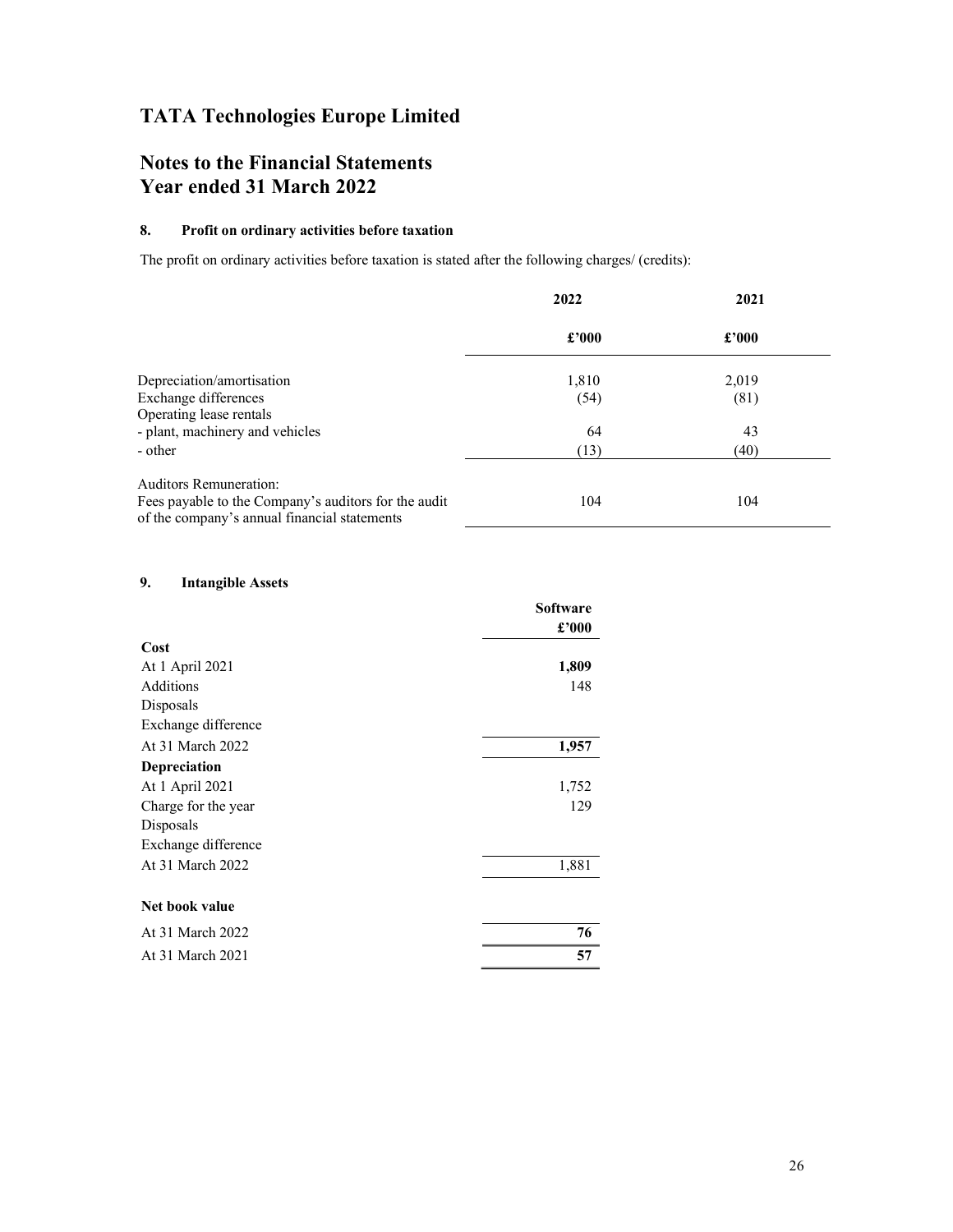# Notes to the Financial Statements Year ended 31 March 2022

10. Property, Plant and Equipment

| machinery<br>and Equipment<br><b>Improvements</b>                 |                                |
|-------------------------------------------------------------------|--------------------------------|
| $\pounds$ '000<br>$\pmb{\pounds}^{\,\prime}000$<br>£'000<br>£'000 | <b>Total</b><br>$\pounds$ '000 |
| Cost                                                              |                                |
| At 1 April 2021<br>1,433<br>5,407<br>1,266                        | 8,106                          |
| 97<br>Additions<br>53<br>733                                      | 883                            |
| (2)<br>(35)<br>Disposals                                          | (37)                           |
| At 31 March 2022<br>6,138<br>1,319<br>1,433<br>62                 | 8,952                          |
| Depreciation                                                      |                                |
| 4,062<br>1,170<br>432<br>At 1 April 2021                          | 5,664                          |
| 92<br>34<br>Charge for the year<br>454<br>61                      | 641                            |
| (2)<br>(3)<br>Disposals                                           | (5)                            |
| 31<br>At 31 March 2022<br>1,231<br>524<br>4,514                   | 6,300                          |
| Net book value                                                    |                                |
| 88<br>31<br>1,624<br>909<br>At 31 March 2022                      | 2,652                          |
| 96<br>1,001<br>At 31 March 2021<br>1,345                          | 2,442                          |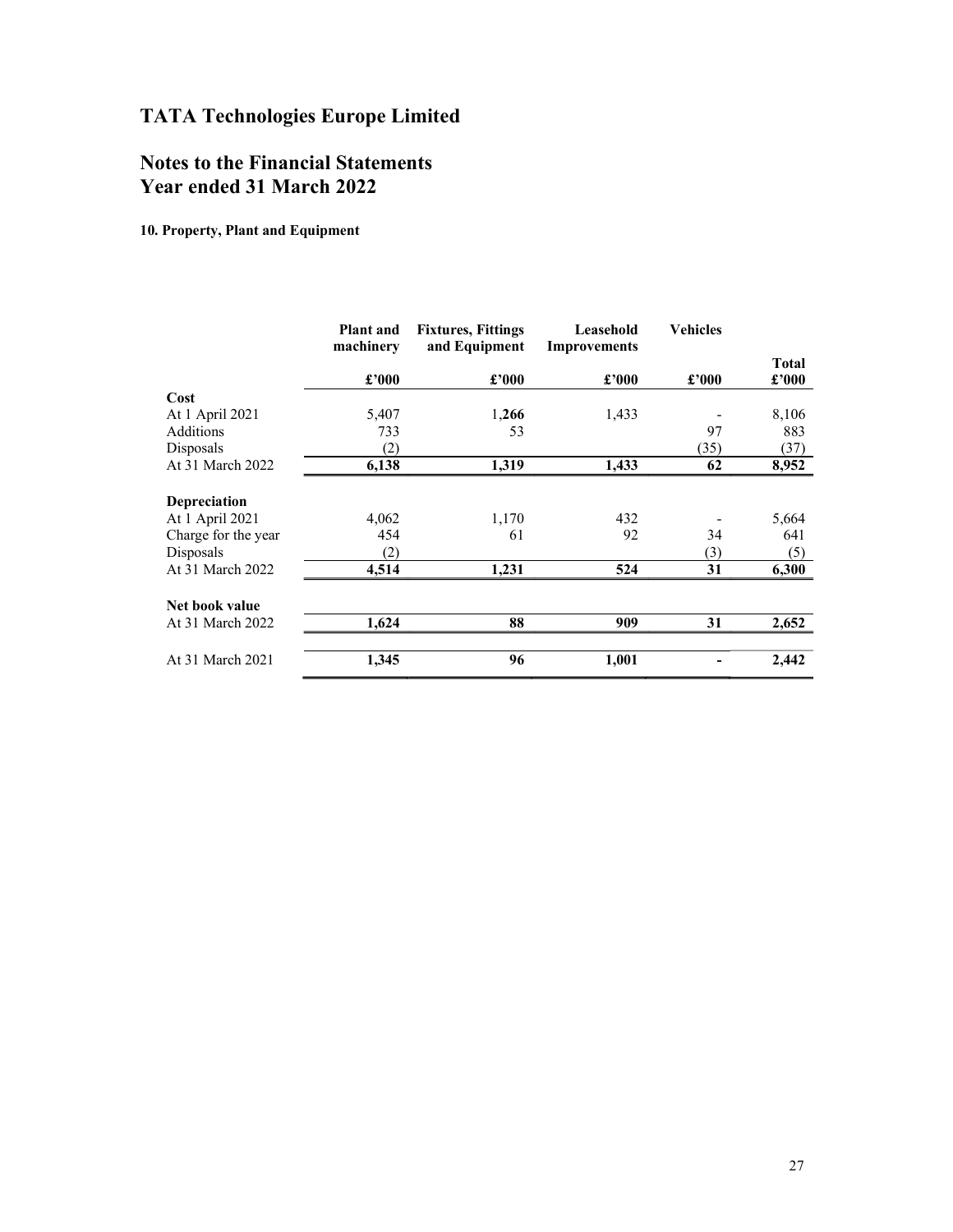# Notes to the Financial Statements Year ended 31 March 2022

#### 11. Right of use assets

|                        | <b>Right of use</b><br><b>Buildings</b> | <b>Right of use</b><br><b>Motor Vehicles</b> | <b>Right of use</b><br><b>Office</b><br>equipment |          |
|------------------------|-----------------------------------------|----------------------------------------------|---------------------------------------------------|----------|
|                        |                                         |                                              |                                                   | Total    |
|                        | £'000                                   | £'000                                        | £'000                                             | £'000    |
| Cost At 1 April 2021   | 12,440                                  | 756                                          | 13                                                | 13,209   |
| <b>Additions</b>       | 194                                     | 443                                          |                                                   | 637      |
| Disposals              |                                         |                                              |                                                   |          |
| *Reclass to net        | (4, 425)                                |                                              |                                                   | (4, 425) |
| investment in sublease |                                         |                                              |                                                   |          |
| At 31 March 2022       | 8,209                                   | 1,199                                        | 13                                                | 9,421    |
|                        |                                         |                                              |                                                   |          |
| Depreciation           |                                         |                                              |                                                   |          |
| At 1 April 2021        | 2,048                                   | 469                                          | 10                                                | 2,527    |
| Charge for the year    | 936                                     | 229                                          | 3                                                 | 1,168    |
| Disposals              |                                         |                                              |                                                   |          |
| *Reclass to net        | (971)                                   |                                              |                                                   | (971)    |
| investment in sublease |                                         |                                              |                                                   |          |
| At 31 March 2022       | 2,013                                   | 698                                          | 13                                                | 2,724    |
| Net book value         |                                         |                                              |                                                   |          |
|                        |                                         |                                              |                                                   |          |
| At 31 March 2022       | 6,196                                   | 501                                          | $\bf{0}$                                          | 6,697    |
| At 31 March 2021       | 10,392                                  | 287                                          | 3                                                 | 10,682   |

\*The Company has entered into sub lease arrangement for the building with the lessee for the remaining lease term of the head lease. As per IFRS 16 Leases, the intermediate lessor classifies the sublease as a finance lease or an operating lease based on the criteria given in the standard. Since the lease term of the sub lease is for the balance lease term of the head lease, the same is classified as finance lease. If the sublease is classified as a finance lease, the original lessee derecognises the right-of-use asset on the head lease at the sublease commencement date and continues to account for the original lease liability in accordance with the lessee accounting model. The original lessee, as the sublessor, recognises a net investment in the sublease and evaluates it for impairment. Accordingly, the net investment in sub lease is recognised on sub lease commencement date of £ 3.45M and the same has been de-recognised from Right of use Asset.

#### 12. Subsidiaries

| <b>Non-Current Investments</b> | £2000                    |
|--------------------------------|--------------------------|
| Balance at 1 April 2021        | 55,937                   |
| Additions                      |                          |
| Disposals                      | $\overline{\phantom{0}}$ |
| Foreign exchange difference    | $\overline{\phantom{0}}$ |
| Balance at 31 March 2022       | 55,937                   |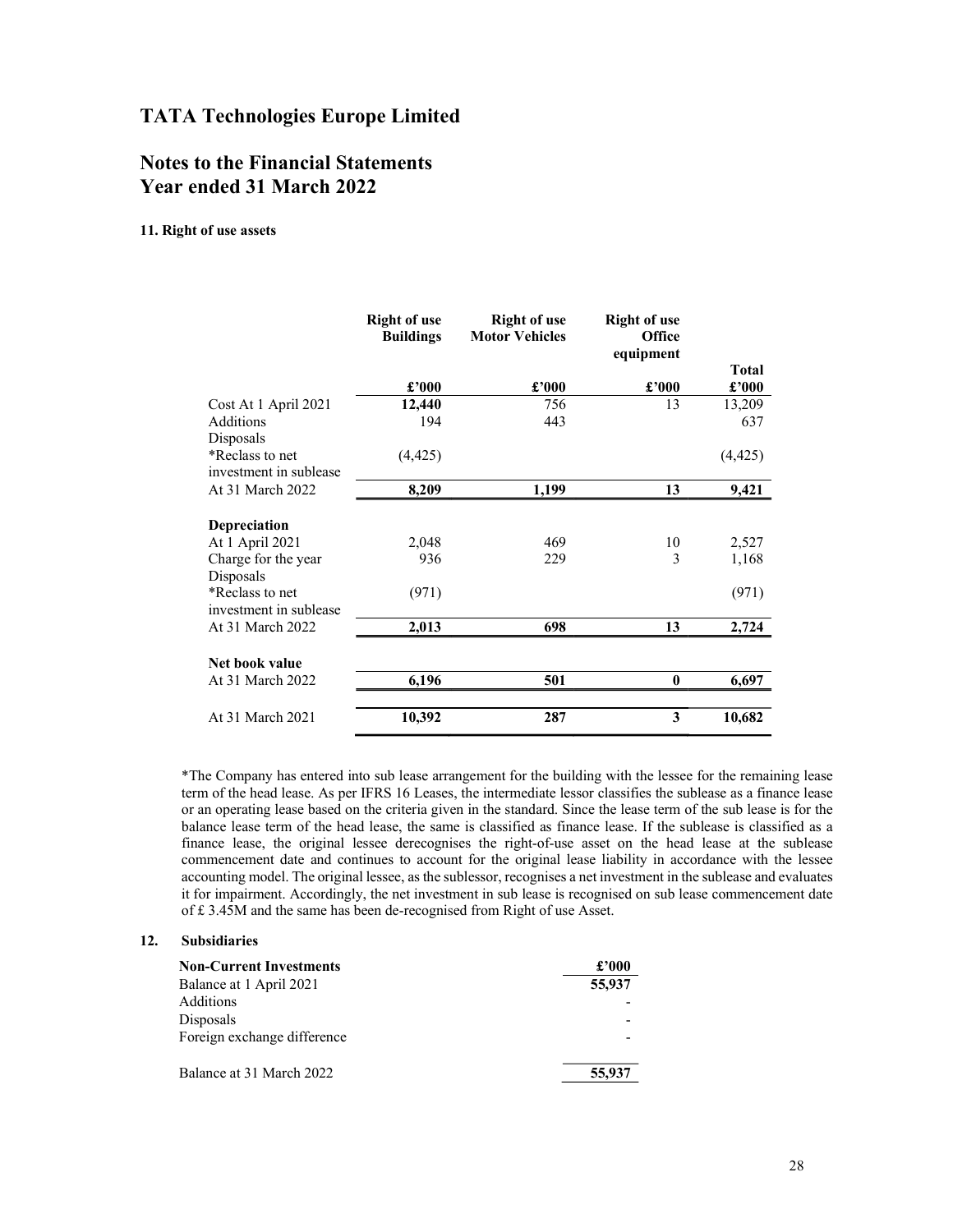# Notes to the Financial Statements Year ended 31 March 2022

|     | Subsidiary undertakings and<br>Companies directly held by<br>the Company                                                                                                 |                | <b>Country of</b><br>incorporation                           | Registered<br><b>Address</b>                            | <b>Class</b>             | <b>Shares</b> held<br>and<br>voting<br>rights<br>$\%$ | <b>Status</b>        |
|-----|--------------------------------------------------------------------------------------------------------------------------------------------------------------------------|----------------|--------------------------------------------------------------|---------------------------------------------------------|--------------------------|-------------------------------------------------------|----------------------|
|     | Tata Technologies Inc. United States 6001 Cass Avenue Suite                                                                                                              |                |                                                              | 600 Detroit, MI USA-48202 Voting                        | Class B<br><b>Shares</b> | 96.05%                                                | Trading              |
|     | Tata Technologies de<br>Mexico, S.A. de C.V.                                                                                                                             | Mexico         | Blvd, Independencia,<br>C46, 27100 Torreon,<br>Coahuila      | #1600, Ote, Oriente Local                               | Ordinary                 | 96.05%                                                | Under<br>liquidation |
|     | Cambric Limited                                                                                                                                                          | <b>Bahamas</b> | C/o H&J Corporate<br>Services Ltd, Montagu<br><b>Bahamas</b> | Foreshore, East Bay Street,<br>PO Box SS-19084, Nassau, | Ordinary                 | 96.05%                                                | Dormant              |
| 13. | Deferred tax                                                                                                                                                             |                |                                                              |                                                         |                          |                                                       |                      |
|     |                                                                                                                                                                          |                |                                                              | 2022<br>£'000                                           |                          | 2021<br>£'000                                         |                      |
|     | The amounts provided for deferred tax assets are:                                                                                                                        |                |                                                              |                                                         |                          |                                                       |                      |
|     | Capital allowances in excess of depreciation                                                                                                                             |                |                                                              | 223                                                     |                          | 228                                                   |                      |
|     | Short term timing differences                                                                                                                                            |                |                                                              | 385                                                     |                          | 145                                                   |                      |
|     |                                                                                                                                                                          |                |                                                              | 608                                                     |                          | 373                                                   |                      |
|     |                                                                                                                                                                          |                |                                                              |                                                         |                          | <b>Deferred taxation</b>                              |                      |
|     |                                                                                                                                                                          |                |                                                              |                                                         |                          | £'000                                                 |                      |
|     | Balance at the beginning of the year                                                                                                                                     |                |                                                              |                                                         |                          | 373                                                   |                      |
|     | Credit to the profit and loss account for the year                                                                                                                       |                |                                                              |                                                         |                          | 235                                                   |                      |
|     | Balance at the end of the year                                                                                                                                           |                |                                                              |                                                         |                          | 608                                                   |                      |
| 14. | <b>Trade and Other receivables</b>                                                                                                                                       |                |                                                              |                                                         |                          |                                                       |                      |
|     | Receivables falling due within one year                                                                                                                                  |                |                                                              | 2022<br>£'000                                           |                          | 2021<br>$\pmb{\pounds}$ '000                          |                      |
|     | Trade receivables (inclusive of £8,535 in 2022 and<br>£8,296 at 2021 owed by Group undertakings)<br>Other debtors<br>Prepayments and accrued income (inclusive of £5,060 |                |                                                              | 24,186<br>544                                           |                          | 10,573<br>2,025                                       |                      |
|     | in 2022 and £3,934 at 2021 related to Group<br>undertakings)                                                                                                             |                |                                                              | 9,898                                                   |                          | 7,699                                                 |                      |
|     |                                                                                                                                                                          |                |                                                              | 34,628                                                  |                          | 20,297                                                |                      |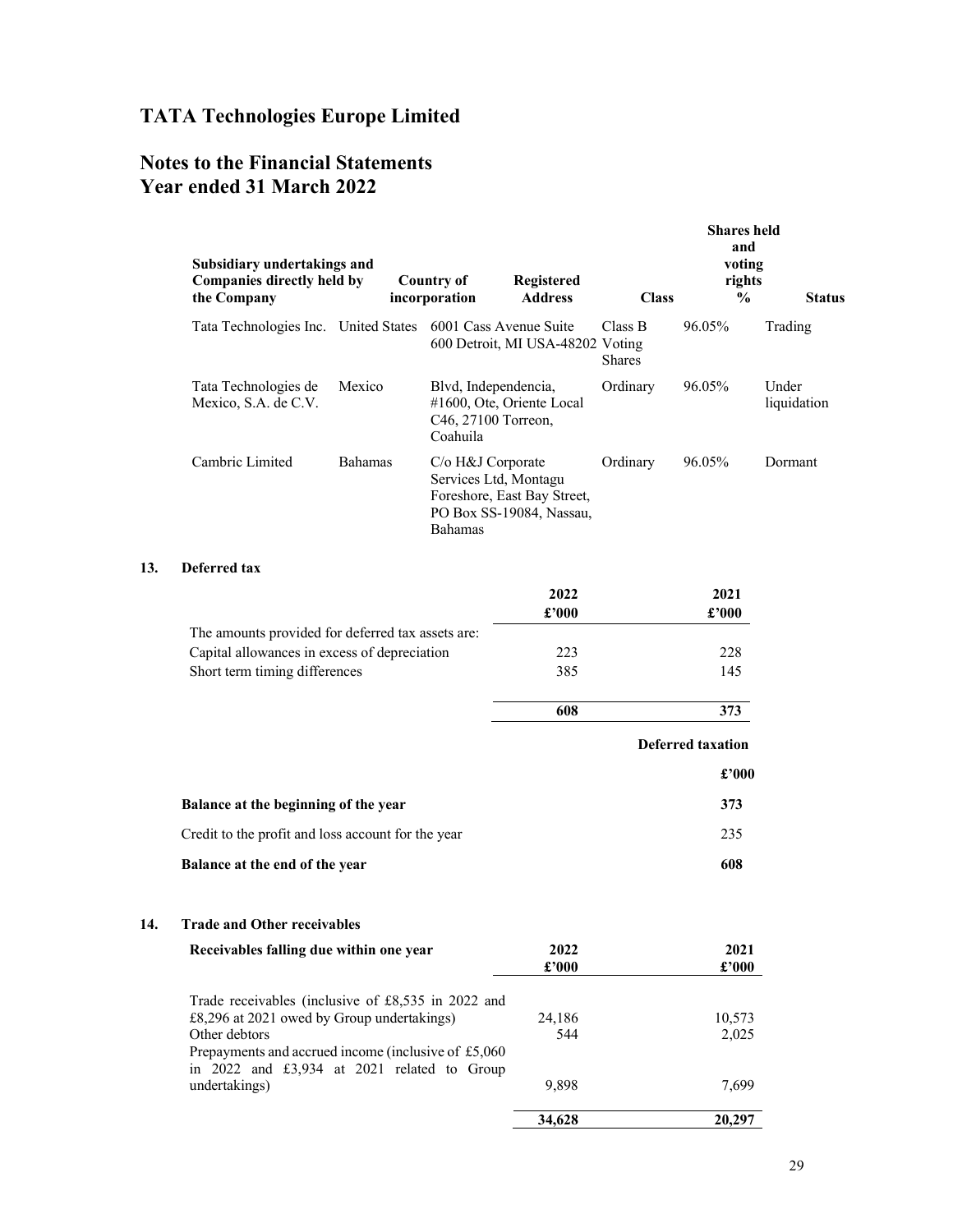# Notes to the Financial Statements Year ended 31 March 2022

#### 15. Trade and other payables

| Creditors: amounts falling due within one<br>year | 2022           | 2021  |
|---------------------------------------------------|----------------|-------|
|                                                   | $\pounds$ '000 | £'000 |
| Trade payables                                    | 960            | 893   |
| Advances                                          | 8,790          |       |
| Provisions                                        | 2,352          | 1,327 |
| Amounts owed to group undertakings                | 9,771          | 5,421 |
|                                                   | 21,873         | 7,641 |

#### 16. Investments in Sub-Lease

 The table below provides details regarding the contractual maturities of Net investment in sub lease, including estimated interest receipts as at March 31, 2022:

Net investment in sub lease – Matrity analysis

| Particulars                                                          | Carrying<br>Amount | Due in<br>first year | Due in<br>second year | Due in third<br>to fifth year | Due after<br>fifth year | Total |
|----------------------------------------------------------------------|--------------------|----------------------|-----------------------|-------------------------------|-------------------------|-------|
| Net Investment in<br>(a)<br>sub lease (amounts<br>in $\pounds$ '000) | 3.476              | 238                  | 462                   | 1206                          | 2302                    | 4208  |

#### Reconciliation

| <b>Particulars</b>              | $\pounds 000$ |
|---------------------------------|---------------|
| As per maturity analysis        | 4,208         |
| (less) Unearned interest income | (732)         |
| Carrying Value                  | 3,476         |

#### 17. Share Capital and Reserves

|                                                                         | 2022<br>£'000 | 2021<br>£'000 |  |
|-------------------------------------------------------------------------|---------------|---------------|--|
| Called up, allotted and fully paid<br>10,697 ordinary shares of £1 each |               |               |  |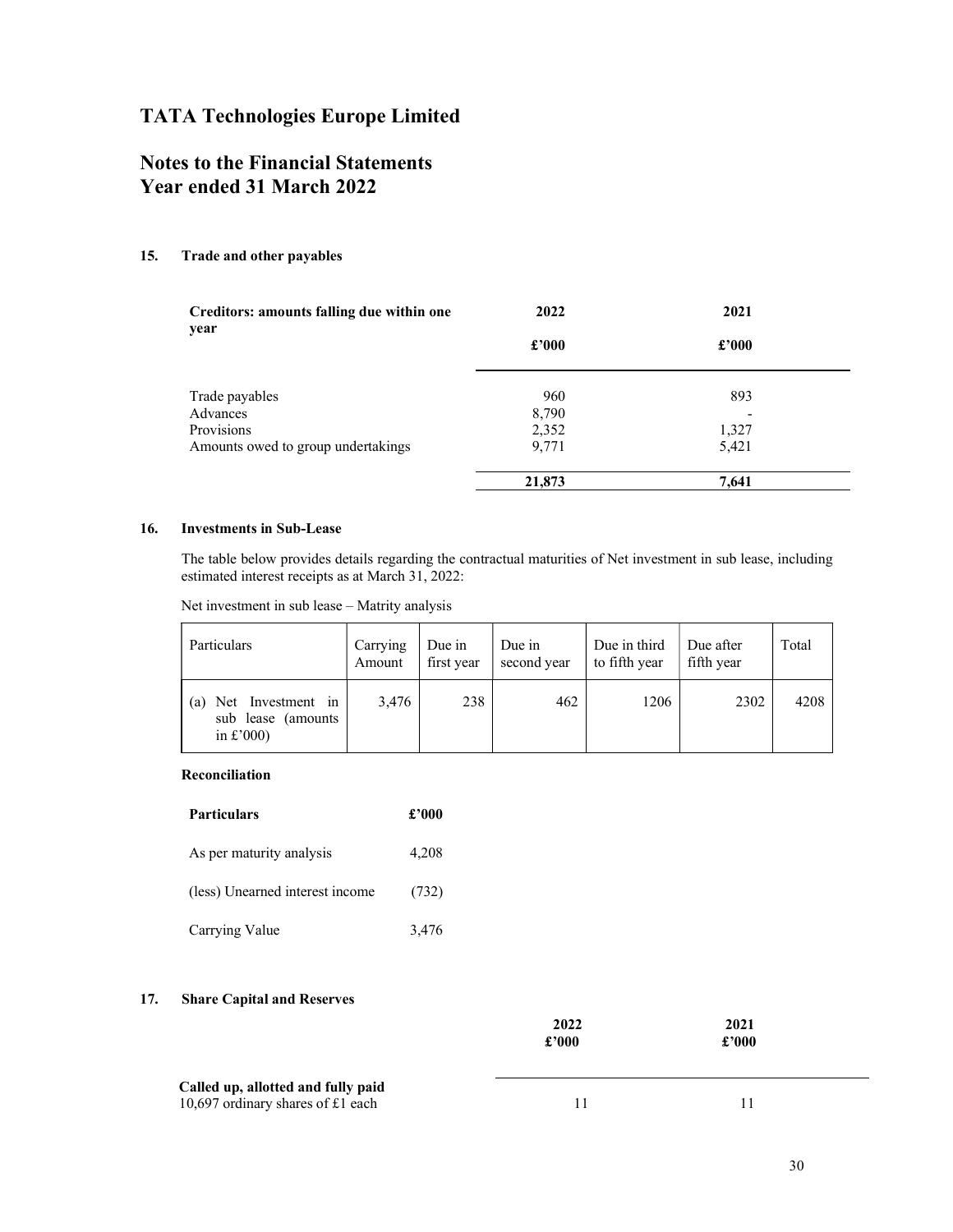# Notes to the Financial Statements Year ended 31 March 2022

#### 18. Leases

Following is the summary of future minimum lease rental payments under non-cancellable operation leases entered by the Company:

|                          | <b>Future minimum lease</b> |               |                 | <b>Present value of</b><br>minimum lease |               |                        |
|--------------------------|-----------------------------|---------------|-----------------|------------------------------------------|---------------|------------------------|
|                          | payment                     |               | <b>Interest</b> |                                          | payment       |                        |
|                          | 2022<br>£'000               | 2021<br>£'000 | 2022<br>£'000   | 2021<br>£'000                            | 2022<br>£2000 | 2021<br>$\pounds$ '000 |
| Leases which expire:     |                             |               |                 |                                          |               |                        |
| Within one year          | 1,629                       | 1,494         | (433)           | (305)                                    | 1,196         | 1,189                  |
| Within two to five years | 5,714                       | 5,348         | (1,341)         | (1,357)                                  | 4,374         | 3,991                  |
| After five years         | 7,695                       | 9,030         | (657)           | (1,268)                                  | 7,037         | 7,762                  |
| Total commitments        | 15,038                      | 15,872        | (2, 431)        | (2,930)                                  | 12.607        | 12,942                 |

#### Following amounts are recognised in the statement of profit and loss for the year ended March 31, 2022

|                                                                                       |                                       | £'000                                                                       |
|---------------------------------------------------------------------------------------|---------------------------------------|-----------------------------------------------------------------------------|
|                                                                                       | 462                                   |                                                                             |
|                                                                                       |                                       |                                                                             |
| Expenses related to short-term leases                                                 | 50                                    |                                                                             |
| Expenses related to low-value assets, excluding short-term leases of low-value assets |                                       | $\overline{\phantom{0}}$                                                    |
| Directors' remuneration                                                               | 2022<br>£'000                         | 2021<br>£'000                                                               |
| Aggregate emoluments for qualifying services                                          | 342                                   | 220                                                                         |
| Contributions to a money purchase pension scheme                                      | 11                                    | 11                                                                          |
|                                                                                       | 353                                   | 231                                                                         |
|                                                                                       | Interest expense on lease liabilities | Variable lease payment not included in the measurement of lease liabilities |

 The highest paid director did not exercise any share options in the year and had no shares receivable under longterm incentive schemes. The highest paid director had emoluments for qualifying services of £ 180,719 for the year and is a member of the Company's defined contribution pension scheme and had accrued entitlements of £6,448 under the scheme for the year.